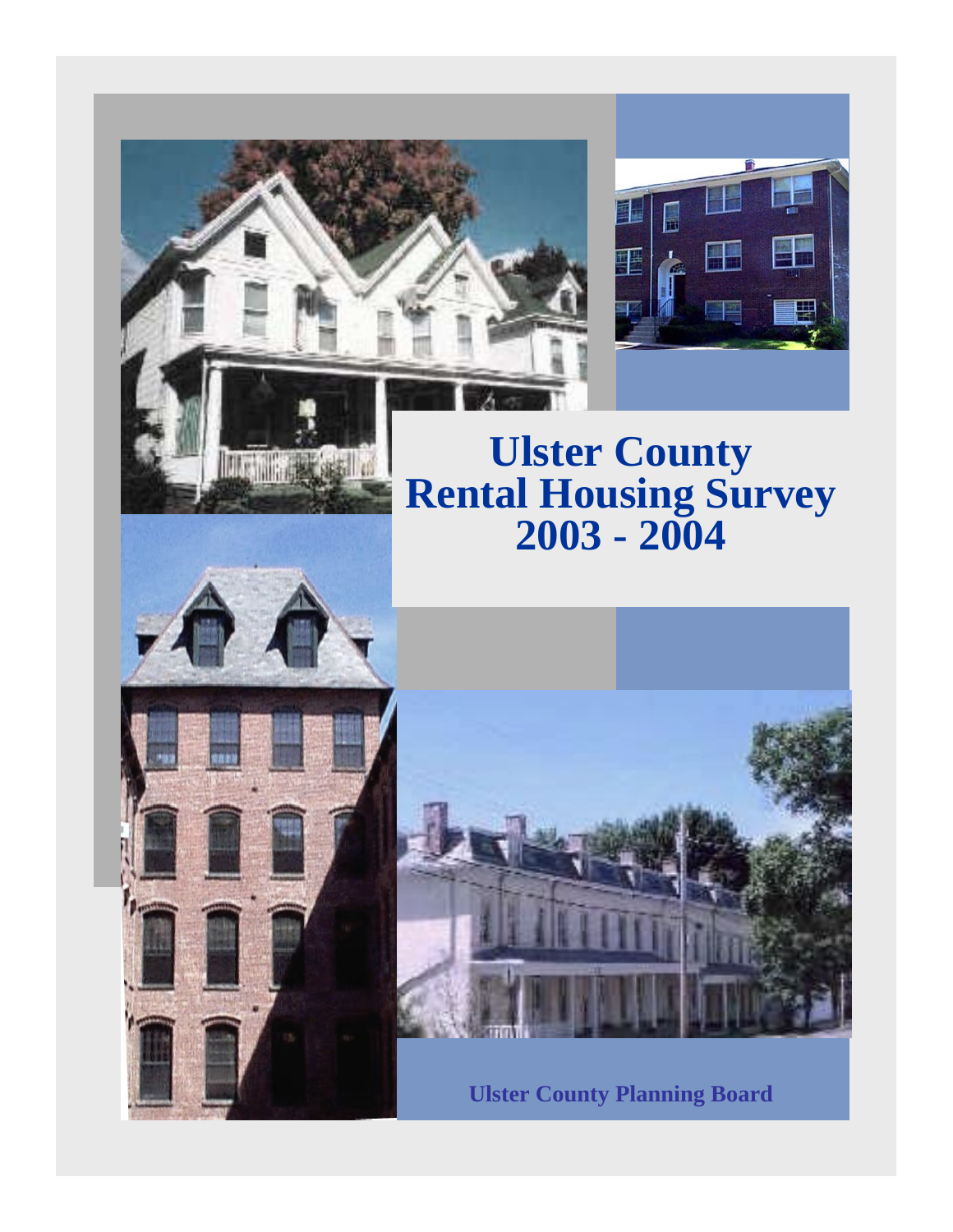# 2003-2004 ULSTER COUNTY RENTAL HOUSING SURVEY

Acknowledgements:

Ulster County Apartment Owners and Managers Ulster County Planning Board RUPCO Dennis Doyle -Director, UCPB Robert Leibowitz - Senior Planner, UCPB Marianne Davis - Administrative Assistant, UCPB

> Ulster County Planning Board 244 Fair St. PO Box 1800 Kingston, NY 12402

> > (845) 340-3340

www.co.ulster.ny.us/planning

Prepared by:

Virginia Craft Planner January 2005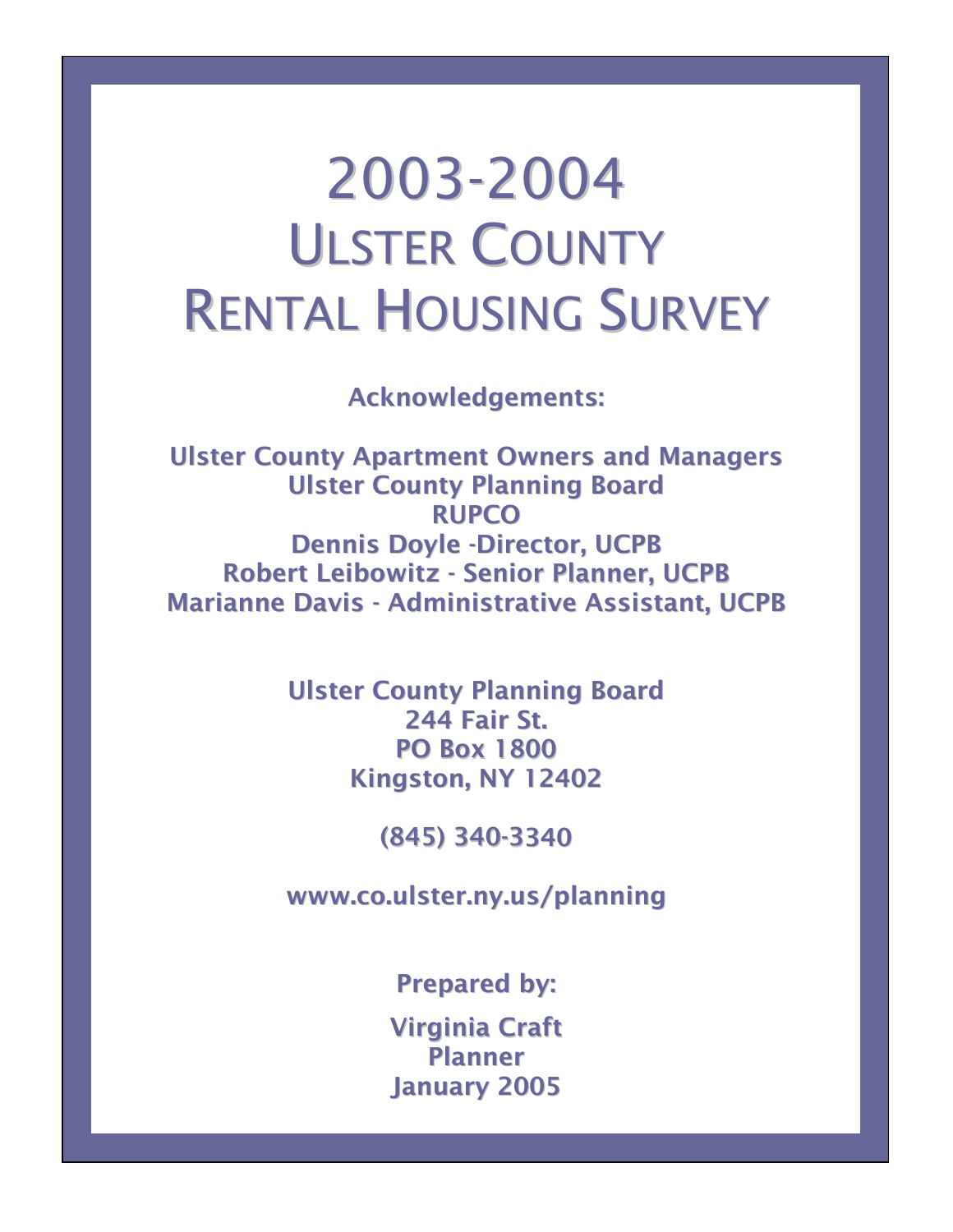#### **Abstract**

**The survey mailing for 2003 - 2004 Non-Subsidized Apartments was 139 surveys. Of the 139 questionnaires sent, 58 were returned for a total of 1,742 Non-Subsidized units surveyed.**



儒

**Average rents of Non-Subsidized Apts. for 2003 are: Studio \$ 491 (+5.1%), 1-BR \$ 675 (+8.5%), 2-BR \$ 810 (+ 8.9%), and 3-BR \$ 941 (+14.3 %). Changes are relative to average rents from the 2002 survey.** 

 **Average rents of Non-Subsidized Apts. for 2004 are: Studio \$ 512 (+4.3%),**  龠 **1-BR \$ 700 (+3.7%), 2-BR \$ 838 (+3.5 %), and 3-BR \$ 994 (+ 5.6%). Changes are relative to 2003 average rents.** 

**The hourly wage required to support the average rent for a Non-Subsidized Apt. Cal in 2004 without incurring a rent burden is \$9.85 for a Studio, \$13.46 for a 1-BR, \$16.12 for a 2-BR and \$19.12 for a 3-BR.** 

**The vacancy rate, as surveyed, for Non-Subsidized Apts. for 2004 is 1.2% with**  龠 **21 of 1,742 units vacant. This is slightly higher than the 2002 vacancy rate of 1.15%.** 

**The Advertised Rental Housing sample this year was small, with 82 units in the**  爵 **sample. As this data is primarily obtained from newspaper advertisements, the size of the sample may indicate a lack of available rentals.** 

**Average rents of Advertised Rental Housing units for 2004 are Studio \$493**  龠 **(-14.3%), 1-BR \$ 624 (+ 2.0%), 2-BR \$ 767 (-6.6%), and 3-BR \$ 951 (+9.7%). Changes are relative to average rents from the 2002 survey.** 

**There was one vacancy in the County's 1635 Subsidized housing units at the**  龠 **time of the survey, giving a vacancy rate of virtually zero.** 

**Of the 35 Subsidized complexes, 9 have a wait of up to a year, 12 report a**  龠 **waiting time up to two years, 11 report a 2 - 3 year wait and 2 have a more than 3 year wait.**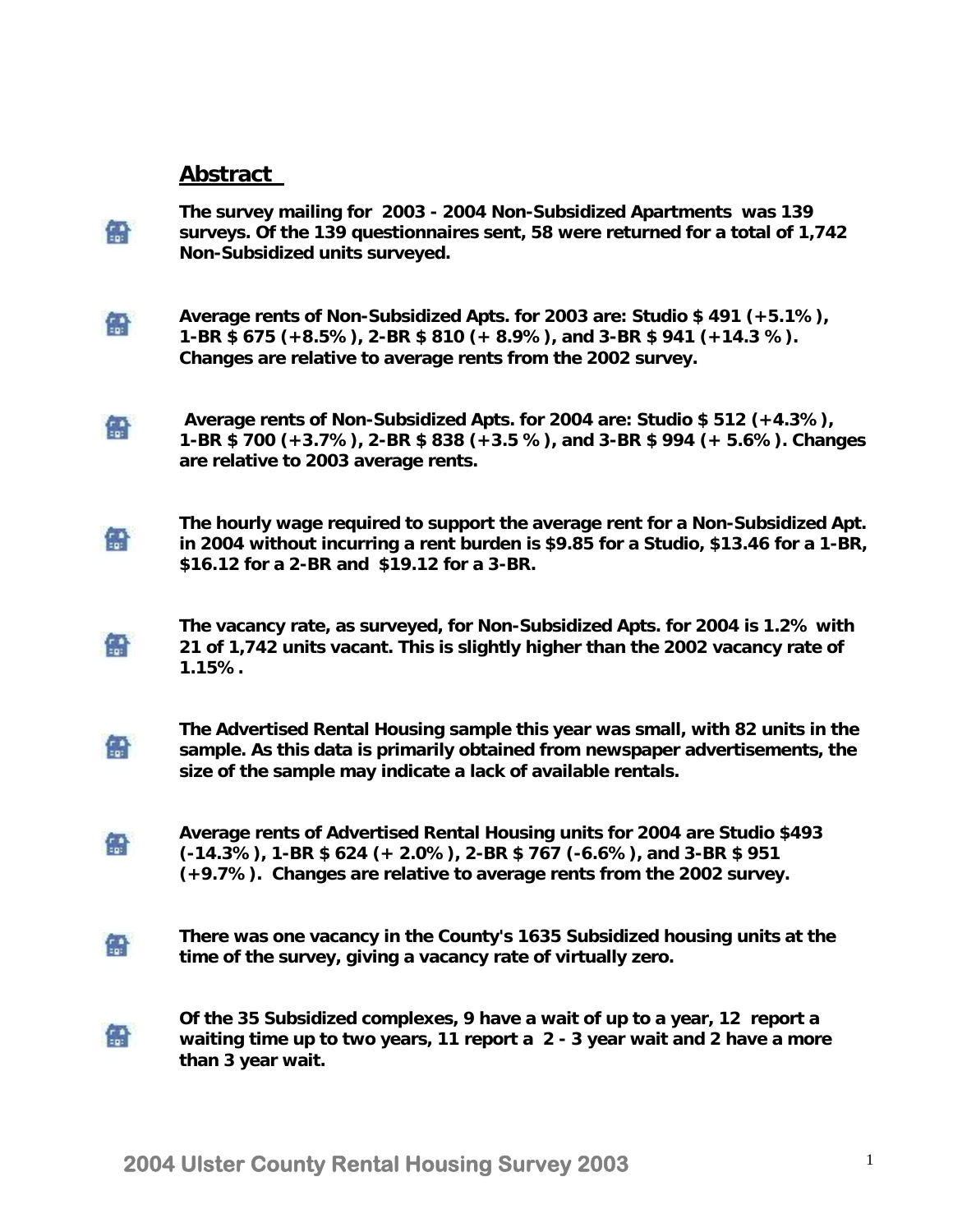# **Introduction**

2004 marks the seventh year that the Ulster County Planning Board has undertaken the Rental Housing Survey. As more than one quarter of our county's population lives in rental housing and as it represents the housing choice of necessity for low and moderate income households, it is appropriate then, that we track the cost and availability of such housing within the County.

The objective of this report is to present fundamental information about the rental housing market in Ulster County. The survey will concern itself with the supply, cost and affordability of housing rentals. Three categories of housing will be examined: **Non-Subsidized Apartments, Advertised Rental Housing and Subsidized Housing Units.** 



**Turtle Rock Apartments in New Paltz – Non-Subsidized** 

### **Methodology**

**Non-Subsidized Apartment** information is derived from responses to the Ulster County Rental Housing Survey Questionnaire. The questionnaire requested the following information:

- Number of units by size ( $#$  bedrooms)
- Average rent for each apartment category
- Inventory of utilities included in the rent
- Number of vacancies in each apartment category
- Estimated waiting time to availability
- Whether a waiting list was kept and if not, why?
- Number/type of units set aside for seniors/disabled

#### **2004 Ulster County Rental Housing Survey 2003** <sup>2</sup>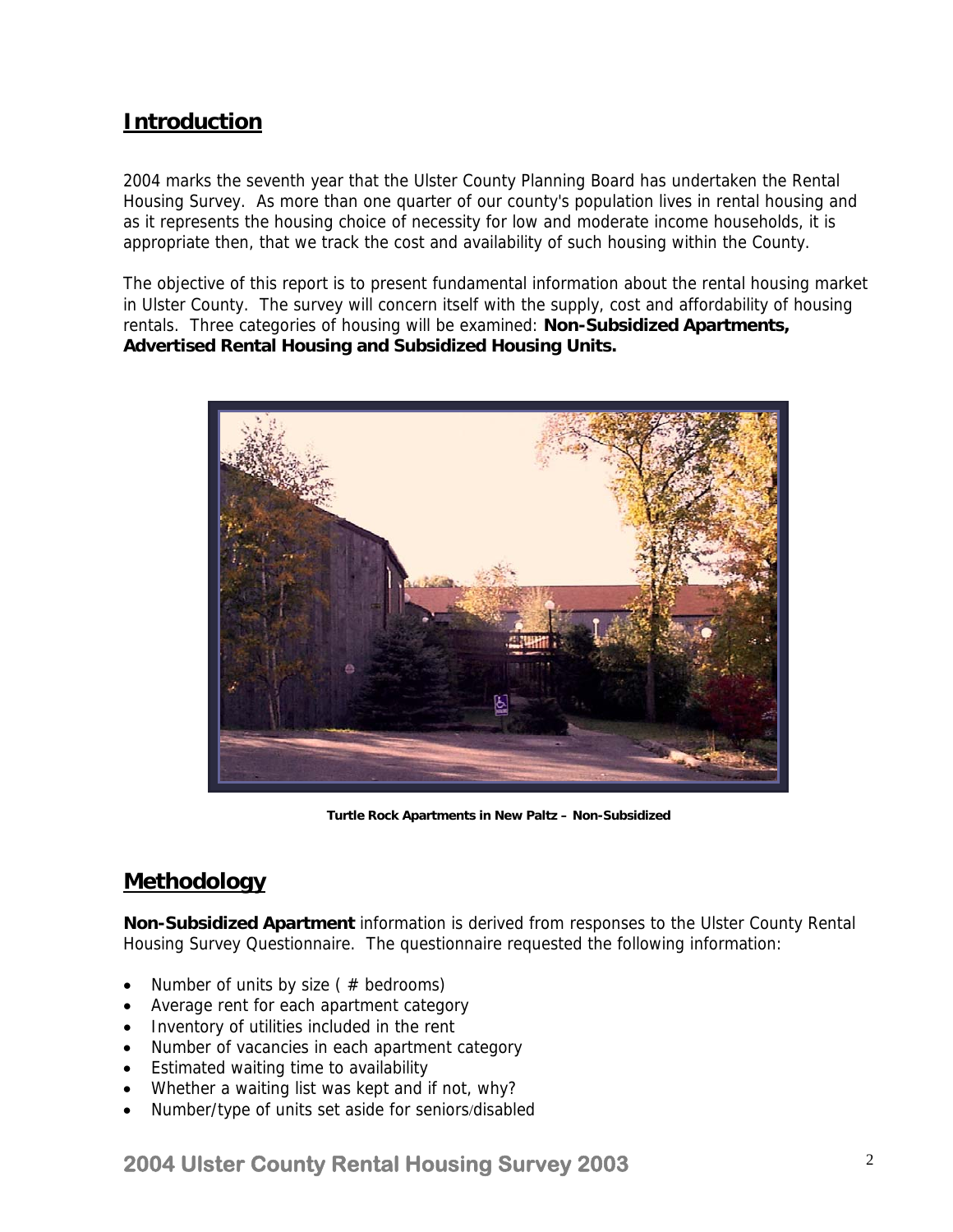The number of questionnaires sent has varied over the years as the survey has evolved. In 1997 and 1998, questionnaires were sent to the 32 apartment complexes listed in the Ulster County Yellow Pages. In 2000, the survey mailing was expanded to all 66 identified apartment complexes in the County (complex was defined as containing 10 or more units). The 2001 survey mailing was increased to 168 apartment sites, focusing on municipalities for which data was sparse or completely lacking. No minimum number of units per site was required. In 2002, the survey mailing was again expanded, this time to 321 questionnaires. Again, particular attention was paid to those municipalities that had been under-represented in previous surveys.

In 2004, the mailing was reduced to a more manageable 136 questionnaires. Responses were received from 58 entities, a response rate of 42.6%, down slightly from the 2002 response rate of 43.4%. No survey instrument was sent in 2003, however, the 2004 survey requested rental rates for both 2003 and 2004. Vacancy data was requested for 2004 only.

**Advertised Rental Housing** results originate from data contained in the **RUPCO** (Rural Ulster Preservation Co.) **Rent Reasonableness Comparison Log**. This data is compiled predominantly from advertisements of available rental units from **The Kingston Freeman** and the **Woodstock Times**. A small fraction of the listings are received by phone from landlords or rental agents. **The Comparison Log** provides the following information for each rental unit:

- Building type (1-Family, Mobile Home, Apt.)
- Number of bedrooms
- Rental amount
- Inventory of utilities included in the rent
- **Location**
- Phone number of contact person
- Date available
- Source (ad, phone call)

**Subsidized Unit** data originates from responses to the Ulster County Housing Survey Questionnaire and yearly phone inquiries to update vacancy and waiting list data. Subsidized housing providers were asked to provide the same information as the Non-Subsidized Apartment Questionnaire with some modification. Rental amounts for subsidized units are predicated on tenant income, family size and certain expenses. Consequently, as average rents for subsidized housing units are not comparably subject to market forces, rental amounts were not obtained. Additional information requested of subsidized housing providers was:

- Minimum and maximum income limits
- Target populations served (seniors, disabled, homeless, single parent)



**Two Family Rental in Kingston – Non-Subsidized**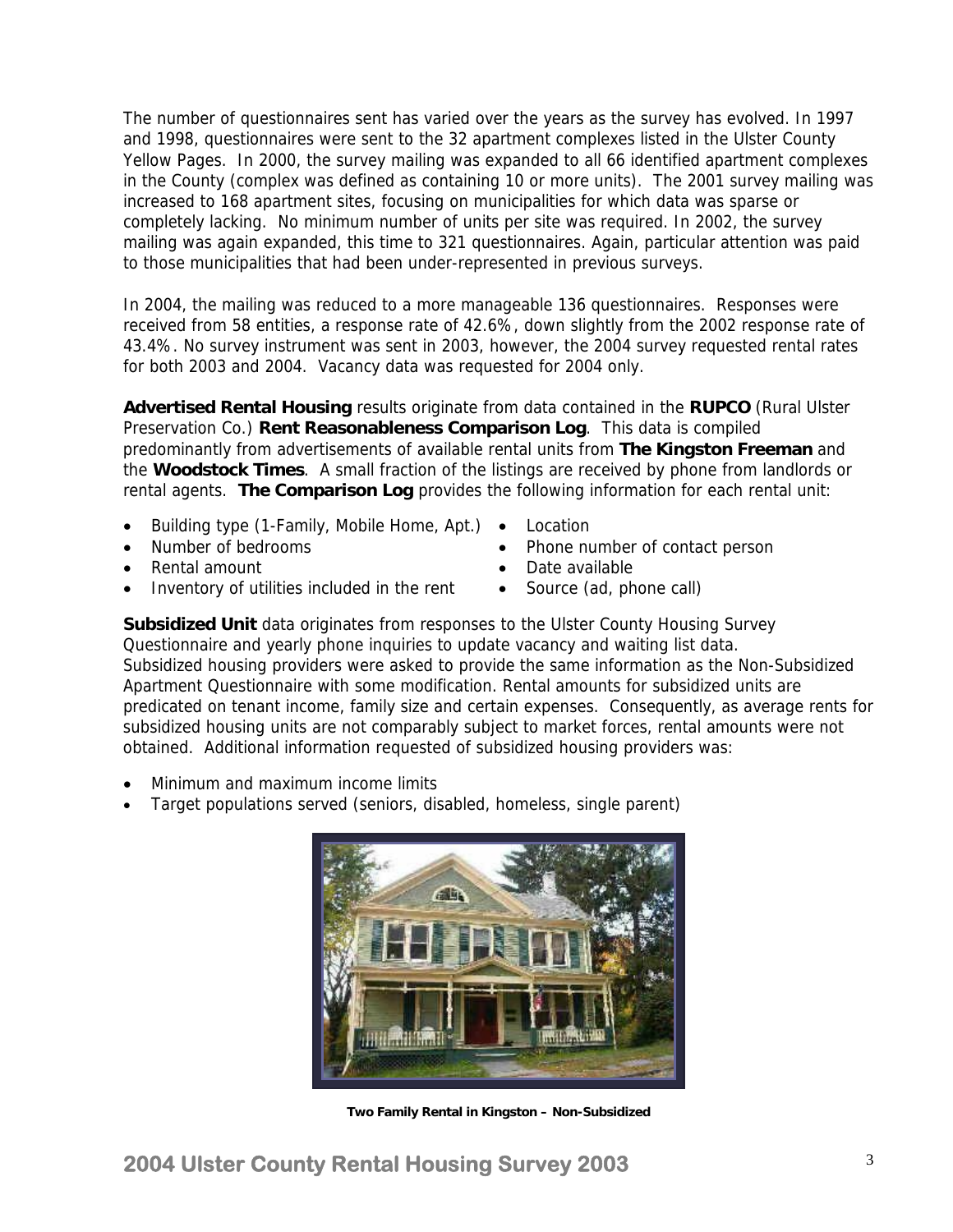# **Census Data**

| <b>Census 2000 Ulster County Rental Data</b>                   |                                                    |            |                |                 |                  |                   |  |  |  |  |  |  |  |  |  |
|----------------------------------------------------------------|----------------------------------------------------|------------|----------------|-----------------|------------------|-------------------|--|--|--|--|--|--|--|--|--|
| by Municipality                                                |                                                    |            |                |                 |                  |                   |  |  |  |  |  |  |  |  |  |
| <b>Municipality</b>                                            | # Occupied                                         | # Renter   | $\frac{0}{2}$  | # Vacant        | % Rental         | Avg. Renter       |  |  |  |  |  |  |  |  |  |
|                                                                | <b>Housing Units</b>                               | Occ. Units | <b>Rentals</b> | <b>For Rent</b> | <b>Vacancies</b> | <b>HHold Size</b> |  |  |  |  |  |  |  |  |  |
| Denning                                                        | 215                                                | 40         | 18.6%          | 1               | 2.4%             | 2.28              |  |  |  |  |  |  |  |  |  |
| <b>Esopus</b>                                                  | 3,439                                              | 930        | 27.0%          | 27              | 2.8%             | 2.07              |  |  |  |  |  |  |  |  |  |
| <b>Gardiner</b>                                                | 1,997                                              | 471        | 23.6%          | 15              | 3.1%             | 2.11              |  |  |  |  |  |  |  |  |  |
| Hardenburgh                                                    | 95                                                 | 25         | 26.3%          | 1               | 3.8%             | 1.88              |  |  |  |  |  |  |  |  |  |
| 366<br>15<br>2,694<br>13.6%<br>3.9%<br>2.21<br><b>Hurley</b>   |                                                    |            |                |                 |                  |                   |  |  |  |  |  |  |  |  |  |
| Kingston (C)<br>52.8%<br>301<br>5.5%<br>2.07<br>9,871<br>5,211 |                                                    |            |                |                 |                  |                   |  |  |  |  |  |  |  |  |  |
| Kingston (T)                                                   | 356<br>49<br>13.8%<br>3.9%<br>2.29<br>$\mathbf{2}$ |            |                |                 |                  |                   |  |  |  |  |  |  |  |  |  |
| Lloyd                                                          | 1,261<br>73<br>5.5%<br>2.23<br>3,626<br>34.8%      |            |                |                 |                  |                   |  |  |  |  |  |  |  |  |  |
| <b>Marbletown</b>                                              | 2,386                                              | 501        | 21.0%          | 25              | 4.8%             | 2.13              |  |  |  |  |  |  |  |  |  |
| Marlborough                                                    | 3,020                                              | 946        | 31.3%          | 43              | 4.3%             | 2.31              |  |  |  |  |  |  |  |  |  |
| <b>New Paltz</b>                                               | 4,455                                              | 2,037      | 45.7%          | 52              | 2.5%             | 2.04              |  |  |  |  |  |  |  |  |  |
| Olive                                                          | 1,869                                              | 372        | 19.9%          | 17              | 4.4%             | 2.27              |  |  |  |  |  |  |  |  |  |
| <b>Plattekill</b>                                              | 3,649                                              | 1,087      | 29.8%          | 64              | 5.6%             | 2.40              |  |  |  |  |  |  |  |  |  |
| <b>Rochester</b>                                               | 2,688                                              | 635        | 23.6%          | 52              | 7.6%             | 2.44              |  |  |  |  |  |  |  |  |  |
| <b>Rosendale</b>                                               | 2,587                                              | 713        | 27.6%          | 41              | 5.4%             | 2.02              |  |  |  |  |  |  |  |  |  |
| <b>Saugerties</b>                                              | 7,478                                              | 2,117      | 28.3%          | 169             | 7.4%             | 2.20              |  |  |  |  |  |  |  |  |  |
| <b>Shandaken</b>                                               | 1,463                                              | 408        | 27.9%          | 79              | 16.2%            | 2.05              |  |  |  |  |  |  |  |  |  |
| <b>Shawangunk</b>                                              | 3,433                                              | 736        | 21.4%          | 23              | 3.0%             | 2.47              |  |  |  |  |  |  |  |  |  |
| <b>Ulster</b>                                                  | 4,850                                              | 1,333      | 27.5%          | 77              | 5.5%             | 2.15              |  |  |  |  |  |  |  |  |  |
| Wawarsing                                                      | 4,382                                              | 1,644      | 37.5%          | 130             | 7.3%             | 2.60              |  |  |  |  |  |  |  |  |  |
| <b>Woodstock</b>                                               | 2,946                                              | 711        | 24.1%          | 63              | 8.1%             | 1.76              |  |  |  |  |  |  |  |  |  |
| <b>Total</b>                                                   | 67,499                                             | 21,593     | 32.0%          | 1,270           | 5.6%             | 2.18              |  |  |  |  |  |  |  |  |  |
| V/Ellenville *                                                 | 1,540                                              | 909        | 59.0%          | 67              | 6.9%             | 2.63              |  |  |  |  |  |  |  |  |  |
| <b>V/New Paltz *</b>                                           | 1,898                                              | 1,370      | 72.2%          | 33              | 2.4%             | 1.99              |  |  |  |  |  |  |  |  |  |
| <b>V/Saugerties</b> *                                          | 1,663<br>121<br>12.1%<br>2.09<br>879<br>52.9%      |            |                |                 |                  |                   |  |  |  |  |  |  |  |  |  |
|                                                                | * Village totals are included in Town totals       |            |                |                 |                  |                   |  |  |  |  |  |  |  |  |  |

The following chart presents Ulster County rental housing data from the 2000 Census.

According to the Census, municipalities with high percentages of rental units vs. homeowner units include the City of Kingston, Town of New Paltz, Town of Wawarsing and all three villages. Low percentages of rental units include the Towns of Denning, Hurley and Kingston.

Municipalities with low vacancy rates include the Towns of Denning, Esopus and New Paltz. The Village of New Paltz, considered separately, also has a very low vacancy rate.

Average household size for renters is highest in the Village of Ellenville and the Town of Wawarsing. The Towns of Hardenburgh and Woodstock and the Village of New Paltz all have an average household size of less than 2 persons.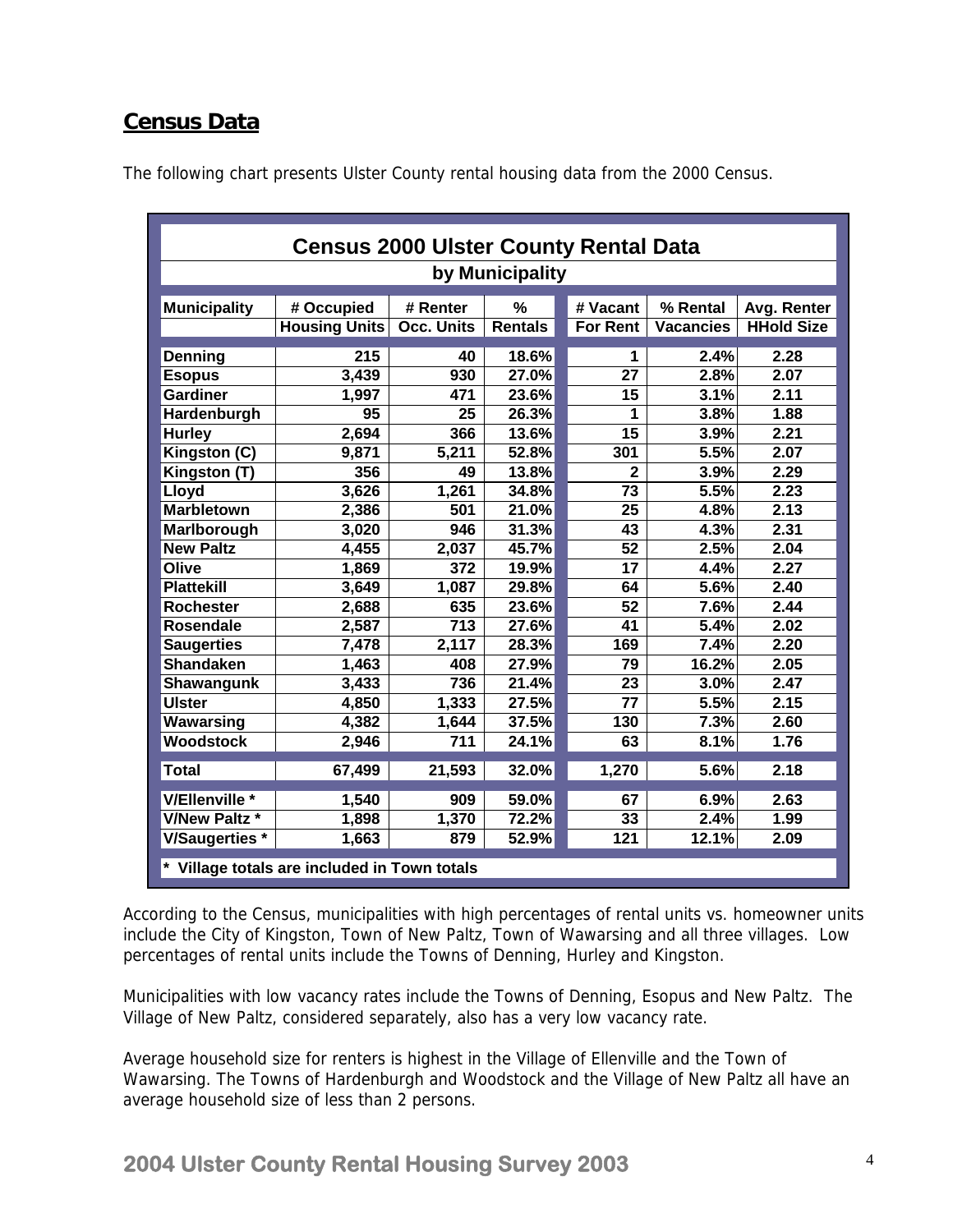## **Non-Subsidized Units**

**Non-Subsidized Units** are any rental housing units, regardless of the number of units in the structure, that do not receive government assistance for their construction and do not have income eligibility that establishes rental rates.

| <b>2004 Non-Subsidized Apartments</b><br><b>Sample by Municipality / Unit Size</b> |                    |                |       |       |      |       |  |  |  |  |  |
|------------------------------------------------------------------------------------|--------------------|----------------|-------|-------|------|-------|--|--|--|--|--|
| <b>Municipality</b>                                                                | <b>Total Units</b> | <b>Studio</b>  | 1 BR  | 2 BR  | 3 BR | Other |  |  |  |  |  |
|                                                                                    |                    |                |       |       |      |       |  |  |  |  |  |
| Gardiner                                                                           | 5                  |                | 4     | 1     |      |       |  |  |  |  |  |
| <b>Hurley</b>                                                                      | 8                  | 1              | 3     | 4     |      |       |  |  |  |  |  |
| Kingston (C)                                                                       | 676                | 14             | 292   | 287   | 29   | 54    |  |  |  |  |  |
| Lloyd                                                                              | 70                 |                | 26    | 35    | 9    |       |  |  |  |  |  |
| Marlborough                                                                        | 5                  |                | 5     |       |      |       |  |  |  |  |  |
| <b>New Paltz</b>                                                                   | 261                |                | 125   | 135   | 1    |       |  |  |  |  |  |
| Olive                                                                              | 14                 |                | 9     | 5     |      |       |  |  |  |  |  |
| <b>Plattekill</b>                                                                  | 33                 | 1              | 6     | 25    |      | 1     |  |  |  |  |  |
| Rosendale                                                                          | 39                 | $\overline{2}$ | 14    | 19    | 3    | 1     |  |  |  |  |  |
| <b>Saugerties</b>                                                                  | 57                 |                | 42    | 15    |      |       |  |  |  |  |  |
| <b>Shawangunk</b>                                                                  | 5                  |                | 2     | 3     |      |       |  |  |  |  |  |
| <b>Ulster</b>                                                                      | 452                | 17             | 174   | 193   | 11   | 57    |  |  |  |  |  |
| Wawarsing                                                                          | 58                 | 3              | 30    | 22    | 2    | 1     |  |  |  |  |  |
| Woodstock                                                                          | 59                 | 17             | 28    | 13    | 1    |       |  |  |  |  |  |
|                                                                                    |                    |                |       |       |      |       |  |  |  |  |  |
| <b>Total</b>                                                                       | 1,742              | 55             | 760   | 757   | 56   | 114   |  |  |  |  |  |
| % of Total                                                                         |                    | 3.2%           | 43.6% | 43.5% | 3.2% | 6.5%  |  |  |  |  |  |

Distribution of apartments by unit size shows that 90.2% of the apartments have two or less bedrooms. Only 3.2% of the total units have three bedrooms. Note that the majority (51.8%) of the three bedroom units surveyed are located in the City of Kingston.

There are also 114 units that have been included in the category entitled "other." This category includes units with more than three bedrooms or units of varying size that have additional living space such as a den.



**Hudson Valley Apartments in Shawangunk – Non-Subsidized**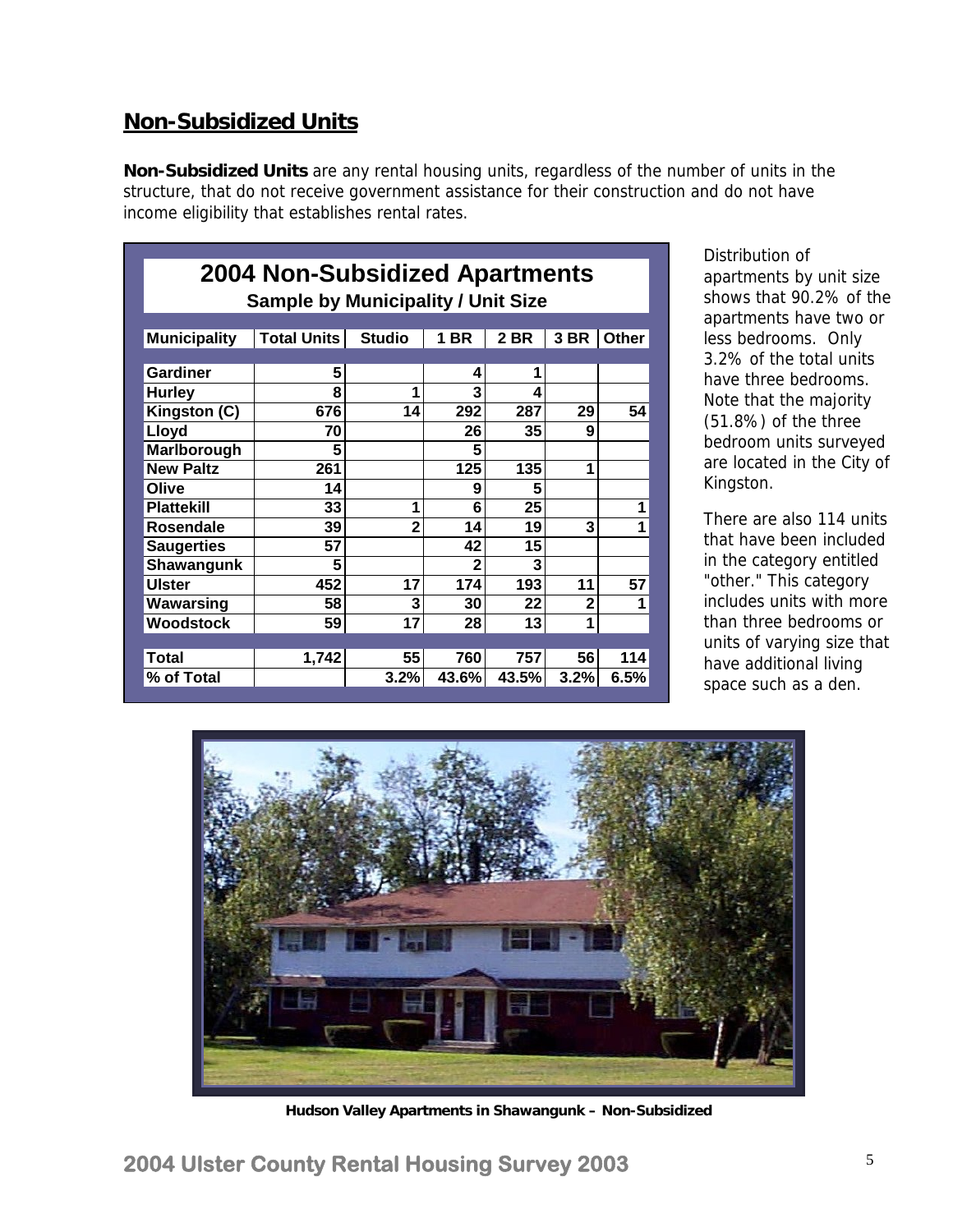The following tables give 2004 and 2003 average and median rent by municipality by bedroom count. Rent values were calculated without regard to the number or type of utilities included.

| <b>Municipality</b> |       |           |                |       |       |                   |                                                                                                                 |                                           |            |                      |           |                                                          |  |  |
|---------------------|-------|-----------|----------------|-------|-------|-------------------|-----------------------------------------------------------------------------------------------------------------|-------------------------------------------|------------|----------------------|-----------|----------------------------------------------------------|--|--|
| # Units             |       |           |                |       |       |                   |                                                                                                                 |                                           |            |                      |           | 3 BR                                                     |  |  |
|                     | Avg   | Median    |                | Avg   |       |                   | Avg                                                                                                             |                                           |            |                      | Avg       | <b>Median</b>                                            |  |  |
|                     |       |           |                |       |       |                   |                                                                                                                 |                                           |            |                      |           |                                                          |  |  |
|                     |       |           |                |       |       |                   |                                                                                                                 |                                           |            |                      |           |                                                          |  |  |
| 8                   | \$500 | \$<br>500 |                | \$570 | \$    |                   | \$681                                                                                                           | \$                                        | 650        |                      |           |                                                          |  |  |
| 676                 | \$584 | \$<br>585 |                | \$709 | \$    |                   | \$835                                                                                                           | \$                                        | 850        |                      | \$<br>996 | \$1,000                                                  |  |  |
| 70                  |       |           |                | \$684 | \$    |                   | \$952                                                                                                           | \$                                        | 950        |                      | \$1,200   | \$1,200                                                  |  |  |
| 5                   |       |           |                | \$550 | \$    |                   |                                                                                                                 |                                           |            |                      |           |                                                          |  |  |
| 261                 |       |           |                | \$790 | \$    |                   | \$847                                                                                                           | \$                                        | 900        |                      | \$<br>930 | \$<br>930                                                |  |  |
| 14                  |       |           |                | \$500 | \$    |                   | \$750                                                                                                           | \$                                        | 750        |                      |           |                                                          |  |  |
| 33                  | \$370 | \$<br>370 |                | \$598 | \$    |                   | \$720                                                                                                           | \$                                        | 715        |                      |           |                                                          |  |  |
| 39                  | \$450 | \$<br>450 |                | \$650 | \$    |                   | \$729                                                                                                           | \$                                        | 750        |                      | \$<br>800 | \$<br>800                                                |  |  |
| 57                  |       |           |                | \$522 | \$    |                   | \$572                                                                                                           | \$                                        | 650        |                      |           |                                                          |  |  |
| 5                   |       |           |                | \$575 | \$    |                   | \$675                                                                                                           | \$                                        | 675        |                      |           |                                                          |  |  |
| 452                 | \$509 | \$<br>540 |                | \$749 | \$    |                   | \$913                                                                                                           | \$                                        | 965        |                      | \$<br>969 | \$<br>945                                                |  |  |
| 58                  | \$347 | \$<br>300 |                | \$449 | \$    |                   | \$560                                                                                                           | \$                                        | 550        |                      | \$<br>690 | \$<br>690                                                |  |  |
| 59                  |       | \$<br>500 |                | \$612 | \$    |                   | \$701                                                                                                           | \$                                        | 700        |                      | \$<br>600 | \$<br>600                                                |  |  |
|                     |       |           |                |       |       |                   |                                                                                                                 |                                           |            |                      |           |                                                          |  |  |
| 1,742               | \$512 | \$<br>525 |                | \$700 | \$    |                   | \$838                                                                                                           | \$                                        | 850        |                      | \$<br>994 | \$1,000                                                  |  |  |
|                     | 5     | \$501     | <b>Studios</b> |       | \$625 | <b>1 BR</b><br>\$ | Median<br>625<br>620<br>710<br>690<br>550<br>790<br>500<br>598<br>650<br>545<br>575<br>745<br>475<br>600<br>725 | <b>Non-Subsidized Apartments</b><br>\$600 | 2 BR<br>\$ | <b>Median</b><br>600 |           | 2004 Average and Median Rent by Municipality / Unit Size |  |  |

|                                                          |         | <b>Non-Subsidized Apartments</b> |           |    |     |               |  |           |      |        |  |           |               |  |  |
|----------------------------------------------------------|---------|----------------------------------|-----------|----|-----|---------------|--|-----------|------|--------|--|-----------|---------------|--|--|
| 2003 Average and Median Rent by Municipality / Unit Size |         |                                  |           |    |     |               |  |           |      |        |  |           |               |  |  |
|                                                          |         |                                  |           |    |     |               |  |           |      |        |  |           |               |  |  |
| <b>Municipality</b>                                      | # Units | 1 BR<br><b>Studios</b>           |           |    |     | 2 BR          |  |           | 3 BR |        |  |           |               |  |  |
|                                                          |         | Avg                              | Median    |    | Avg | <b>Median</b> |  | Avg       |      | Median |  | Avg       | <b>Median</b> |  |  |
|                                                          |         |                                  |           |    |     |               |  |           |      |        |  |           |               |  |  |
| Gardiner                                                 | 5       |                                  |           | \$ | 600 | \$<br>600     |  | \$<br>600 | \$   | 600    |  |           |               |  |  |
| Hurley                                                   | 8       | \$<br>365                        | \$<br>365 | \$ | 563 | \$<br>600     |  | \$<br>663 | \$   | 625    |  |           |               |  |  |
| Kingston (C)                                             | 676     | \$<br>539                        | \$<br>585 | \$ | 687 | \$<br>690     |  | \$<br>801 | \$   | 830    |  | \$<br>947 | \$<br>950     |  |  |
| Lloyd                                                    | 70      |                                  |           | \$ | 634 | \$<br>635     |  | \$<br>901 | \$   | 900    |  | \$1,100   | \$<br>1,100   |  |  |
| Marlborough                                              | 5       |                                  |           | \$ | 500 | \$<br>500     |  |           |      |        |  |           |               |  |  |
| <b>New Paltz</b>                                         | 261     |                                  |           | \$ | 775 | \$<br>775     |  | \$<br>833 | \$   | 890    |  | \$<br>905 | \$<br>905     |  |  |
| Olive                                                    | 14      |                                  |           | \$ | 494 | \$<br>500     |  | \$<br>684 | \$   | 650    |  |           |               |  |  |
| <b>Plattekill</b>                                        | 33      | \$<br>370                        | \$<br>370 | \$ | 575 | \$<br>575     |  | \$<br>697 | \$   | 705    |  |           |               |  |  |
| Rosendale                                                | 39      | \$<br>425                        | \$<br>425 | \$ | 600 | \$<br>600     |  | \$<br>689 | \$   | 650    |  | \$<br>750 | \$<br>750     |  |  |
| <b>Saugerties</b>                                        | 57      |                                  |           | \$ | 502 | \$<br>525     |  | \$<br>551 | \$   | 610    |  |           |               |  |  |
| Shawangunk                                               | 5       |                                  |           | \$ | 550 | \$<br>550     |  | \$<br>650 | \$   | 650    |  |           |               |  |  |
| Ulster                                                   | 452     | \$<br>490                        | \$<br>525 | \$ | 711 | \$<br>695     |  | \$<br>885 | \$   | 950    |  | \$<br>930 | \$<br>905     |  |  |
| Wawarsing                                                | 58      | \$<br>342                        | \$<br>300 | \$ | 439 | \$<br>460     |  | \$<br>551 | \$   | 550    |  | \$<br>670 | \$<br>670     |  |  |
| Woodstock                                                | 59      | \$<br>501                        | \$<br>500 | \$ | 605 | \$<br>590     |  | \$<br>681 | \$   | 700    |  | \$<br>600 | \$<br>600     |  |  |
|                                                          |         |                                  |           |    |     |               |  |           |      |        |  |           |               |  |  |
| <b>Ulster County</b>                                     | 1,742   | \$<br>491                        | 525<br>\$ | \$ | 675 | 695<br>\$     |  | \$<br>810 | \$   | 830    |  | \$<br>941 | \$<br>950     |  |  |

Based on the survey data, no municipality has the highest or lowest average rent in every apartment category.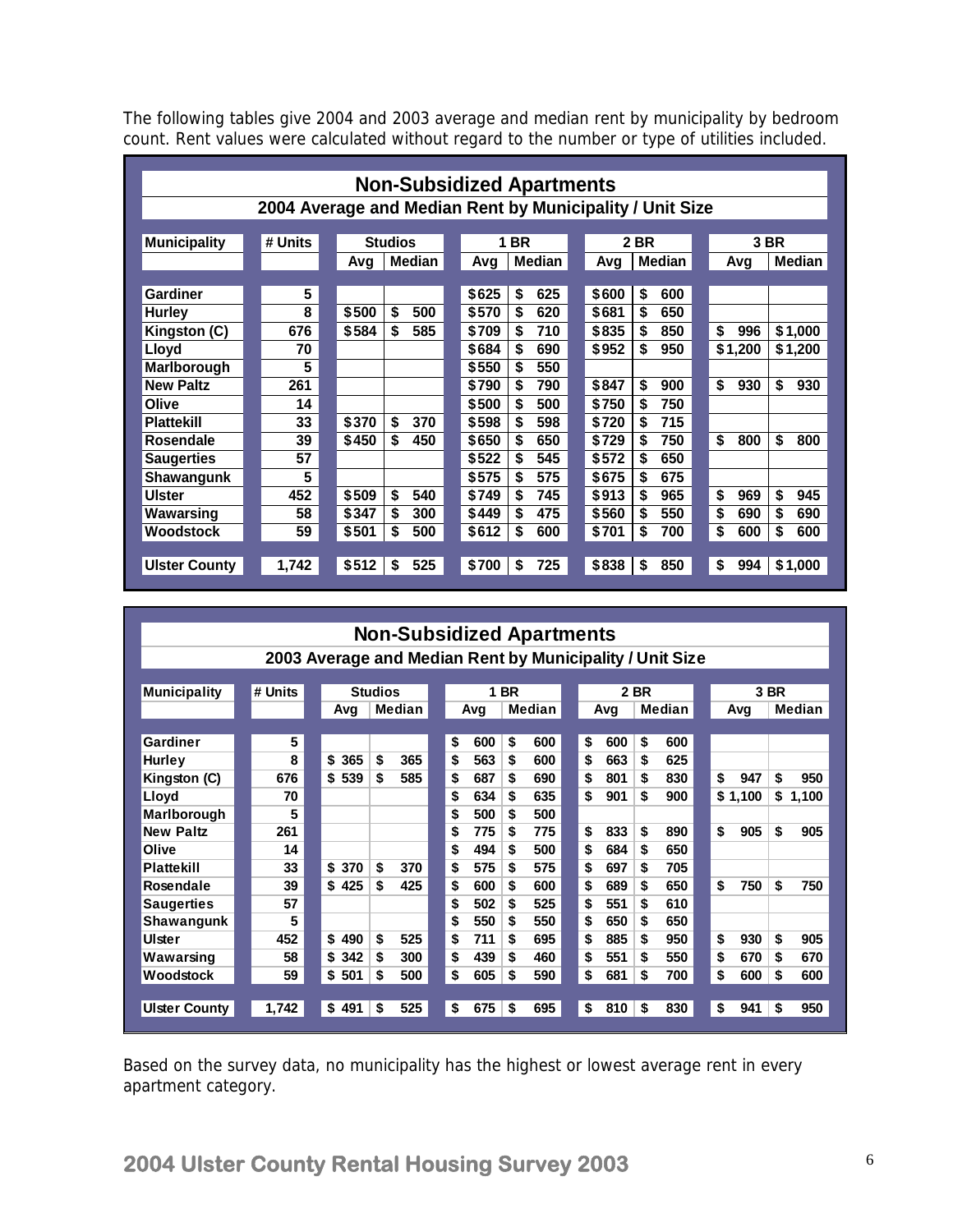|               | <b>Non-Subsidized Apartments</b><br><b>Average Rent Over Time</b>                                      |       |       |       |       |       |       |  |       |      |       |          |  |  |  |
|---------------|--------------------------------------------------------------------------------------------------------|-------|-------|-------|-------|-------|-------|--|-------|------|-------|----------|--|--|--|
|               |                                                                                                        |       |       |       |       |       |       |  |       |      |       |          |  |  |  |
| Unit          | % Chg.  % Chg.  % Chg. <br>2004 Income                                                                 |       |       |       |       |       |       |  |       |      |       |          |  |  |  |
| <b>Size</b>   | w/No Burden<br>1997<br>1998<br>2000<br>2001<br>2002<br>2003<br>2004<br>$97 - 04$<br>$02 - 03$<br>03-04 |       |       |       |       |       |       |  |       |      |       |          |  |  |  |
|               |                                                                                                        |       |       |       |       |       |       |  |       |      |       |          |  |  |  |
| <b>Studio</b> | \$438                                                                                                  | \$500 | \$495 | \$459 | \$467 | \$491 | \$512 |  | 5.1%  | 4.3% | 16.9% | \$20,480 |  |  |  |
| <b>BR</b>     | \$544                                                                                                  | \$580 | \$599 | \$605 | \$622 | \$675 | \$700 |  | 8.5%  | 3.7% | 28.7% | \$28,000 |  |  |  |
| 2 BR          | \$653                                                                                                  | \$662 | \$716 | \$733 | \$744 | \$810 | \$838 |  | 8.9%  | 3.5% | 28.3% | \$33,520 |  |  |  |
| 3 BR          | \$732                                                                                                  | \$739 | \$766 | \$769 | \$823 | \$941 | \$994 |  | 14.3% | 5.6% | 35.8% | \$39,760 |  |  |  |
|               |                                                                                                        |       |       |       |       |       |       |  |       |      |       |          |  |  |  |

Overall, rents increased appreciably between 2002 and 2003 and more moderately from 2003 to 2004. A look over the years since the survey began, however are more revealing. Only studio apartment rents are less than the 19% inflation rate for this time period.

Below are tables that compare the US Dept. of Housing and Urban Development (HUD) Fair Market Rents to the survey average and median rents for 2003 and 2004.

| 2004 Comparison HUD Fair Market Rents/Survey Non-Subsidized Rents |  |            |  |               |          |                    |  |                                  |     |                    |  |
|-------------------------------------------------------------------|--|------------|--|---------------|----------|--------------------|--|----------------------------------|-----|--------------------|--|
|                                                                   |  |            |  |               |          |                    |  |                                  |     |                    |  |
| Apt.Type                                                          |  | <b>FMR</b> |  | Avg. Rent $ $ |          | \$ Diff.   % Diff. |  | Median Rent   \$ Diff.   % Diff. |     |                    |  |
|                                                                   |  |            |  |               |          |                    |  |                                  |     |                    |  |
| <b>Studio</b>                                                     |  | \$462      |  | \$512         |          | $-$ \$50 $-$ 10.8% |  | \$525                            |     | $-$ \$63 $-$ 13.6% |  |
| <b>1 BR</b>                                                       |  | \$643      |  | \$700         | $-$ \$57 | $-8.9\%$           |  | \$725                            |     | $-$ \$82 $-$ 12.8% |  |
| <b>2 BR</b>                                                       |  | \$773      |  | \$838         | $-$ \$65 | $-8.4%$            |  | \$850                            |     | $-$ \$77 $-$ 10.0% |  |
| 3 BR                                                              |  | \$1,007    |  | \$994         | \$13     | 1.3%               |  | \$1,000                          | \$7 | 0.7%               |  |
|                                                                   |  |            |  |               |          |                    |  |                                  |     |                    |  |

| 2003 Comparison HUD Fair Market Rents/Survey Non-Subsidized Rents |  |            |  |                  |          |                   |  |                                  |          |                    |  |
|-------------------------------------------------------------------|--|------------|--|------------------|----------|-------------------|--|----------------------------------|----------|--------------------|--|
| Apt.Type                                                          |  | <b>FMR</b> |  | <b>Avg. Rent</b> |          | $$Diff. \%$ Diff. |  | Median Rent   \$ Diff.   % Diff. |          |                    |  |
| <b>Studio</b>                                                     |  | \$460      |  | \$491            | $-$ \$31 | $-6.7%$           |  | \$525                            |          | $-$ \$65 $-$ 14.1% |  |
| 1 BR                                                              |  | \$641      |  | \$675            | $-$ \$34 | $-5.3%$           |  | \$695                            | $-$ \$54 | $-8.4%$            |  |
| 2 BR                                                              |  | \$770      |  | \$810            | -\$40    | $-5.2%$           |  | \$830                            | $-$ \$60 | $-7.8%$            |  |
| 3 BR                                                              |  | \$1,003    |  | \$941            | \$62     | 6.2%              |  | \$950                            | \$53     | 5.3%               |  |

Please note that the HUD Fair Market Rents are less than survey average and median rents for studios, one and two-bedroom units. The FMR are higher than survey rents only for threebedroom units, but just barely. Up to 2002, the FMR were lower than survey rents only for studios. This trend of Fair Market Rents being substantially lower than survey rents is discouraging as FMR are used by government agencies to subsidize low-income renters and/or reimburse landlords.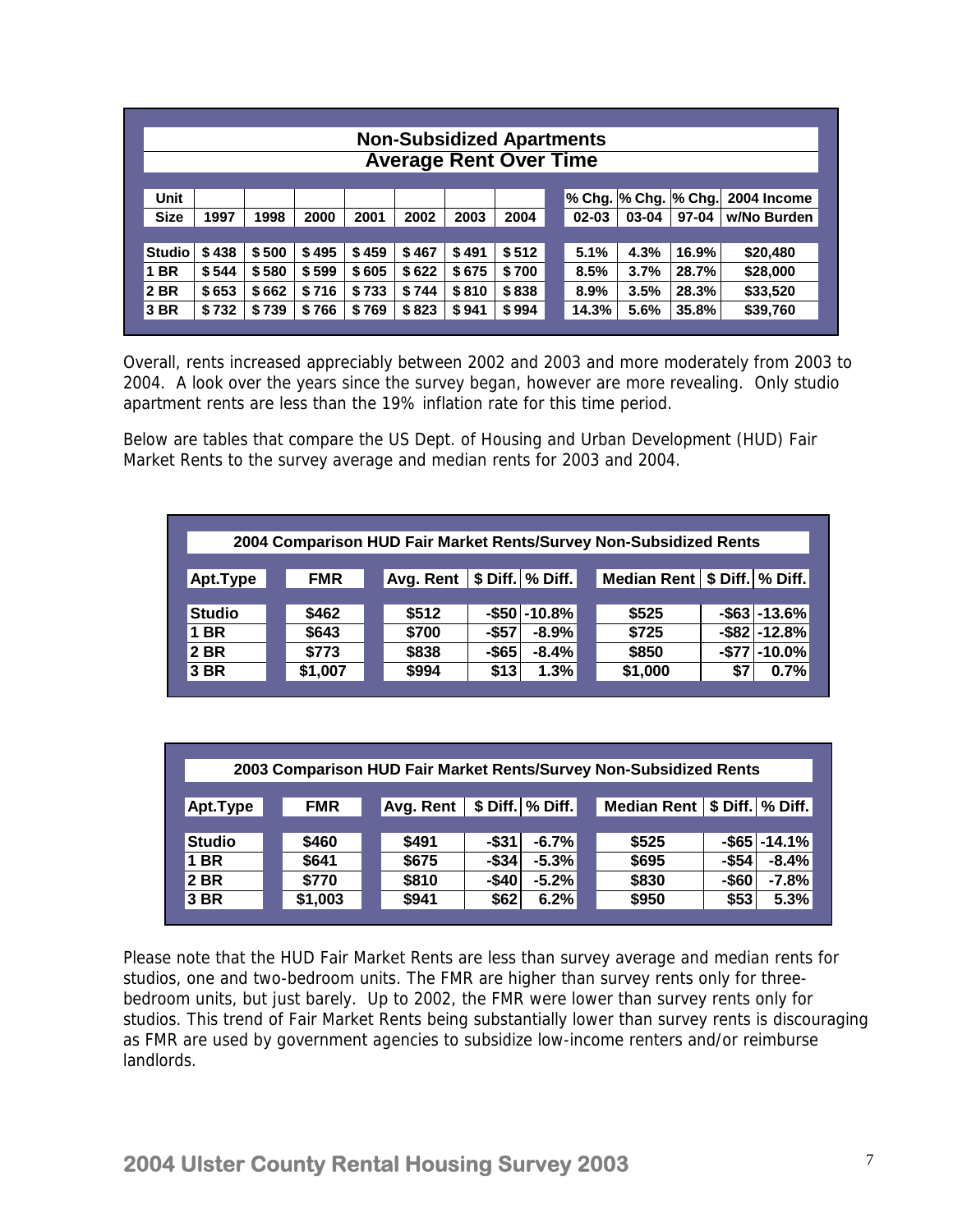The table below shows vacancy data for survey Non-Subsidized Apartments for 2004.

|                                                                                                           | <b>2004 Non-Subsidized Apartments</b>        |   |         |                                                            |     |   |         |  |  |  |  |  |  |
|-----------------------------------------------------------------------------------------------------------|----------------------------------------------|---|---------|------------------------------------------------------------|-----|---|---------|--|--|--|--|--|--|
| <b>Percentage of Vacant Units by Municipality</b>                                                         |                                              |   |         |                                                            |     |   |         |  |  |  |  |  |  |
|                                                                                                           |                                              |   |         |                                                            |     |   |         |  |  |  |  |  |  |
| <b>Municipality</b><br># Units<br>% Vacant<br>Municipality<br># Units<br># Vacant<br>% Vacant<br># Vacant |                                              |   |         |                                                            |     |   |         |  |  |  |  |  |  |
|                                                                                                           |                                              |   |         |                                                            |     |   |         |  |  |  |  |  |  |
| 5<br>Gardiner<br>$0.0\%$<br><b>Plattekill</b><br>$0.0\%$<br>0<br>33<br>0                                  |                                              |   |         |                                                            |     |   |         |  |  |  |  |  |  |
| <b>Hurley</b>                                                                                             | 8<br>39<br>0<br>$0.0\%$<br>2.6%<br>Rosendale |   |         |                                                            |     |   |         |  |  |  |  |  |  |
| <b>Kingston City</b>                                                                                      | 676                                          | 7 | 1.0%    | <b>Saugerties</b>                                          | 57  | 0 | 0.0%    |  |  |  |  |  |  |
| Lloyd                                                                                                     | 70                                           | 0 | $0.0\%$ | Shawangunk                                                 | 5   | 0 | $0.0\%$ |  |  |  |  |  |  |
| Marlborough                                                                                               | 5                                            | 0 | $0.0\%$ | <b>Ulster</b>                                              | 452 | 4 | 0.9%    |  |  |  |  |  |  |
| <b>New Paltz</b>                                                                                          | 261                                          | 4 | 1.5%    | Wawarsing                                                  | 58  | 4 | 6.9%    |  |  |  |  |  |  |
| Olive                                                                                                     | 14                                           | 0 | $0.0\%$ | <b>Woodstock</b>                                           | 59  | 1 | 1.7%    |  |  |  |  |  |  |
|                                                                                                           |                                              |   |         |                                                            |     |   |         |  |  |  |  |  |  |
|                                                                                                           |                                              |   |         | 21 Vacant Units / Sample of 1742 Units = 1.2% Vacancy Rate |     |   |         |  |  |  |  |  |  |
|                                                                                                           |                                              |   |         |                                                            |     |   |         |  |  |  |  |  |  |

The vacancy rate for Non-Subsidized Apartments responding to the survey is 1.2% with 21 units vacant at the time of the survey. This is a slight, but statistically insignificant, increase from the 2002 vacancy rate of 1.1%.



Many housing professionals recognize a vacancy rate of 5% as an indicator of an optimally functioning rental housing market. This year's vacancy rate is less than one quarter of that. A low vacancy rate restricts tenant choice and mobility and gives landlords significant pricing power.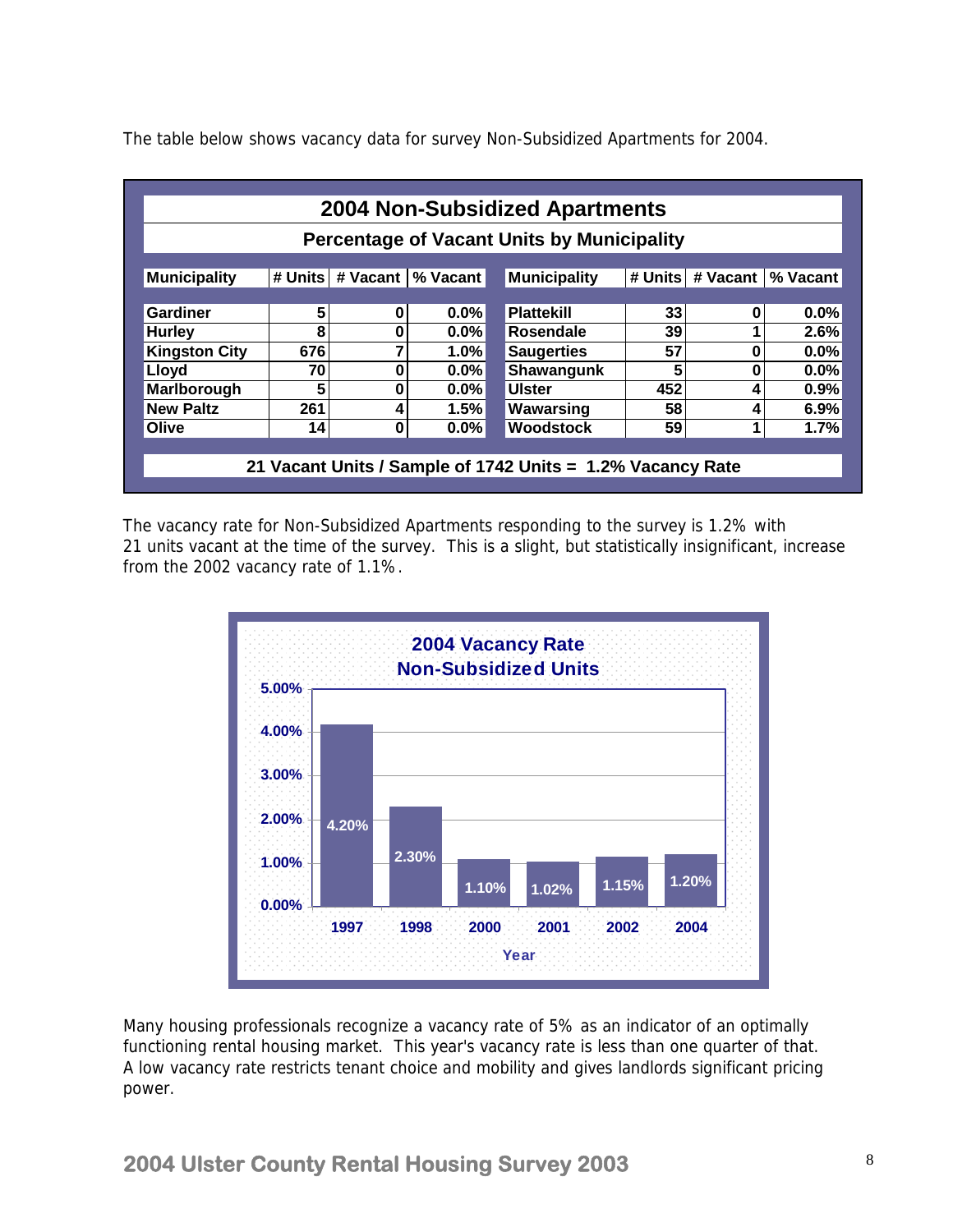# **Advertised Rental Housing**

**Advertised Rental Housing** are units that were available for rent at the time that the survey was taken. Advertised Rental Housing may be apartments, mobile homes, row houses or single family detached houses. The information contained in the Advertised Rental Housing section is compiled from the May 2004 edition of the **RUPCO Rent Reasonableness Comparison Log**. This represents approximately one month of available rentals.

The sample size for Advertised Rental Housing this year is 82 units. This is an increase from the year 2002 sample of 47 units, yet still well below the 2000 sample of 168 units and the 521 units reported in 1998.

As this data is obtained primarily from newspaper advertisements, it corroborates other report evidence of a tight rental market.

The distribution of Advertised Rental Housing units by size shows that 75.6% of the units are in the twobedroom and less category.

The municipalities with the highest number of advertised units include Kingston with 30, Saugerties with 9 and New Paltz with 7.

| 2004 Advertised Rental Housing                |  |               |                |                             |                |      |  |                |            |  |  |  |
|-----------------------------------------------|--|---------------|----------------|-----------------------------|----------------|------|--|----------------|------------|--|--|--|
| <b>Distribution by Municipality/Unit Size</b> |  |               |                |                             |                |      |  |                |            |  |  |  |
| <b>Municipality</b>                           |  | <b>Studio</b> | 1 BR           | 2 BR                        | 3 BR           | 4 BR |  | <b>Total</b>   | % of Total |  |  |  |
|                                               |  |               |                |                             |                |      |  |                |            |  |  |  |
| <b>Esopus</b>                                 |  |               | 3              | 1                           |                |      |  | 4              | 4.9%       |  |  |  |
| <b>Gardiner</b>                               |  |               |                | 1                           | 1              |      |  | $\overline{2}$ | 2.4%       |  |  |  |
| <b>Hurley</b>                                 |  |               | 1              | 1                           |                |      |  | $\mathbf{2}$   | 2.4%       |  |  |  |
| <b>Kingston</b>                               |  | $\mathbf{2}$  | 8              | 9                           | 10             | 1    |  | 30             | 36.6%      |  |  |  |
| Lloyd                                         |  |               | 1              |                             | 1              |      |  | 2              | 2.4%       |  |  |  |
| <b>Maribletown</b>                            |  |               | 3              |                             |                |      |  | 3              | 3.7%       |  |  |  |
| <b>New Paltz</b>                              |  | 3             | 3              | 1                           |                |      |  | 7              | 8.5%       |  |  |  |
| Olive                                         |  |               | $\overline{2}$ |                             | 1              |      |  | 3              | 3.7%       |  |  |  |
| <b>Plattekill</b>                             |  |               | 1              |                             | 1              |      |  | $\overline{2}$ | 2.4%       |  |  |  |
| Rosendale                                     |  |               |                |                             | 1              |      |  | 1              | 1.2%       |  |  |  |
| <b>Saugerties</b>                             |  | 1             | 4              | 4                           |                |      |  | 9              | 11.0%      |  |  |  |
| <b>Shandaken</b>                              |  |               | $\overline{2}$ | $\overline{2}$              | 1              |      |  | 5              | 6.1%       |  |  |  |
| <b>Shawangunk</b>                             |  |               | 1              |                             |                |      |  | 1              | 1.2%       |  |  |  |
| <b>Ulster</b>                                 |  |               | $\overline{2}$ |                             | 1              |      |  | 3              | 3.7%       |  |  |  |
| Wawarsing                                     |  |               | 1              | 1                           | $\overline{2}$ |      |  | 4              | 4.9%       |  |  |  |
| <b>Woodstock</b>                              |  |               | 4              |                             |                |      |  | 4              | 4.9%       |  |  |  |
|                                               |  |               |                |                             |                |      |  |                |            |  |  |  |
| <b>County Total</b>                           |  | 6             | 36             | 20                          | 19             |      |  | 82             | 100%       |  |  |  |
| % of Total                                    |  |               |                | 7.3% 43.9% 24.4% 23.2% 1.2% |                |      |  | 100%           |            |  |  |  |



 **8 – Family Rental in Kingston – Non-Subsidized**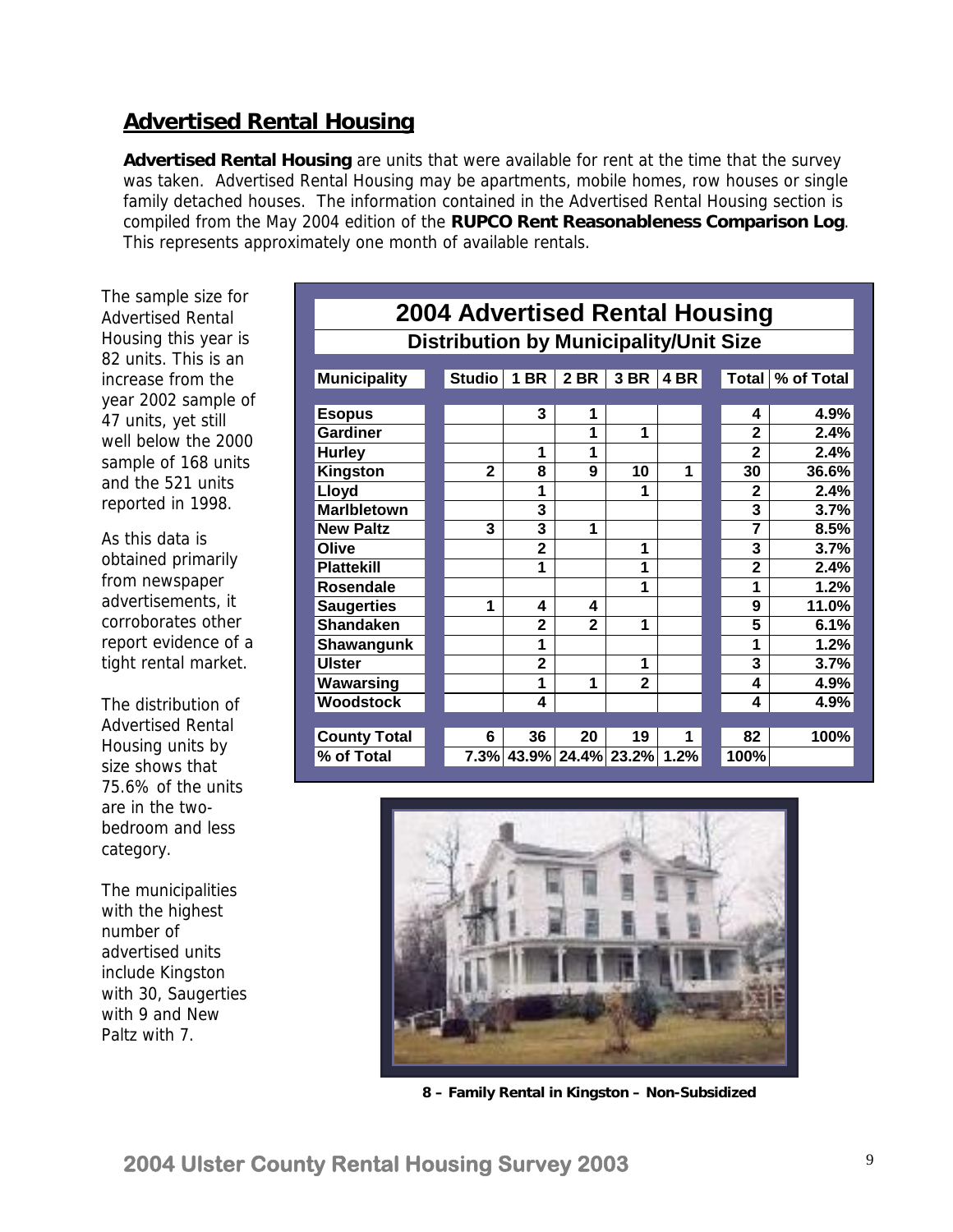| 2004 Advertised Rental Housing |    |               |              |  |                                     |    |          |    |          |  |  |  |
|--------------------------------|----|---------------|--------------|--|-------------------------------------|----|----------|----|----------|--|--|--|
|                                |    |               |              |  | <b>Average Rent by Municipality</b> |    |          |    |          |  |  |  |
|                                |    |               |              |  |                                     |    |          |    |          |  |  |  |
| <b>Municipality</b>            |    | <b>Studio</b> | 1 BR         |  | 2 BR                                |    | 3 BR     |    | 4 BR     |  |  |  |
| <b>Esopus</b>                  |    |               | \$583.00     |  | \$<br>750.00                        |    |          |    |          |  |  |  |
| Gardiner                       |    |               |              |  | \$<br>700.00                        | \$ | 950.00   |    |          |  |  |  |
| <b>Hurley</b>                  |    |               | \$<br>725.00 |  | \$<br>800.00                        |    |          |    |          |  |  |  |
| Kingston                       |    | \$513.00      | \$<br>603.00 |  | \$763.00                            | \$ | 905.00   | \$ | 1,025.00 |  |  |  |
| Lloyd                          |    |               | \$<br>600.00 |  | \$850.00                            |    |          |    |          |  |  |  |
| <b>Maribletown</b>             |    |               | 647.00<br>\$ |  |                                     |    |          |    |          |  |  |  |
| <b>New Paltz</b>               |    | \$510.00      | \$<br>667.00 |  |                                     |    |          |    |          |  |  |  |
| Olive                          |    |               | \$<br>563.00 |  |                                     |    |          |    |          |  |  |  |
| <b>Plattekill</b>              |    |               | \$750.00     |  |                                     | \$ | 1,150.00 |    |          |  |  |  |
| Rosendale                      |    |               |              |  |                                     | \$ | 1,100.00 |    |          |  |  |  |
| <b>Saugerties</b>              |    | \$400.00      | \$644.00     |  | \$<br>750.00                        |    |          |    |          |  |  |  |
| <b>Shandaken</b>               |    |               | \$550.00     |  | \$850.00                            | \$ | 1,000.00 |    |          |  |  |  |
| Shawangunk                     |    |               | 650.00<br>\$ |  |                                     |    |          |    |          |  |  |  |
| <b>Ulster</b>                  |    |               | 550.00<br>\$ |  |                                     | \$ | 925.00   |    |          |  |  |  |
| Wawarsing                      |    |               | 600.00<br>\$ |  | \$750.00                            | \$ | 1,025.00 |    |          |  |  |  |
| Woodstock                      |    |               | \$679.00     |  |                                     |    |          |    |          |  |  |  |
|                                |    |               |              |  |                                     |    |          |    |          |  |  |  |
| <b>County Avg.</b>             | \$ | 493           | \$<br>624    |  | \$<br>767                           | \$ | 951      | \$ | 1,025    |  |  |  |
| <b>County Median</b>           | \$ | 500           | \$<br>613    |  | \$<br>763                           | \$ | 925      | \$ | 1,025    |  |  |  |

The sample size of 82 units precludes observations with regard to municipalities with highest and lowest rents.

Average rents were calculated without regard to the number or type of utilities included in the rental amount.

| <b>2004 Advertised Rental Units</b>                                                         |                                                                                           |       |       |       |       |       |          |       |    |        |  |  |  |
|---------------------------------------------------------------------------------------------|-------------------------------------------------------------------------------------------|-------|-------|-------|-------|-------|----------|-------|----|--------|--|--|--|
| <b>Average Rents Over Time - Ulster County</b>                                              |                                                                                           |       |       |       |       |       |          |       |    |        |  |  |  |
|                                                                                             |                                                                                           |       |       |       |       |       |          |       |    |        |  |  |  |
| % Change  % Change   2004 Income                                                            |                                                                                           |       |       |       |       |       |          |       |    |        |  |  |  |
| <b>Unit Size</b>                                                                            | 2001<br>2002-2004<br>1997<br>1998<br>2000<br>2002<br>2004<br>1997-2004<br><b>Required</b> |       |       |       |       |       |          |       |    |        |  |  |  |
|                                                                                             |                                                                                           |       |       |       |       |       |          |       |    |        |  |  |  |
| <b>Studios</b>                                                                              | \$382                                                                                     | \$408 | \$439 | \$500 | \$575 | \$493 | $-14.3%$ | 29.1% | \$ | 19,720 |  |  |  |
| <b>1 BR</b>                                                                                 | \$474                                                                                     | \$501 | \$534 | \$585 | \$612 | \$624 | 2.0%     | 31.6% | \$ | 24,960 |  |  |  |
| <b>2 BR</b>                                                                                 | \$604                                                                                     | \$651 | \$652 | \$728 | \$821 | \$767 | $-6.6%$  | 27.0% | \$ | 30,680 |  |  |  |
| \$688<br>\$846<br>\$861<br>\$880<br>\$867<br>\$951<br>9.7%<br>\$<br>38,040<br>3 BR<br>38.2% |                                                                                           |       |       |       |       |       |          |       |    |        |  |  |  |

Over the last year, average rents for studios and two-bedroom Advertised units decreased considerably at 14.3% and 6.6% respectively. The average rent for a one-bedroom apt. rose 2.0 % and a three-bedroom 9.7%. Given the small sample size, caution is given to ascribing trends over the short term.

A look at cumulative increases since 1997 allows a broader view. The increases are substantial and easily outpace the Consumer Price Index inflation rate of 19% for this time period.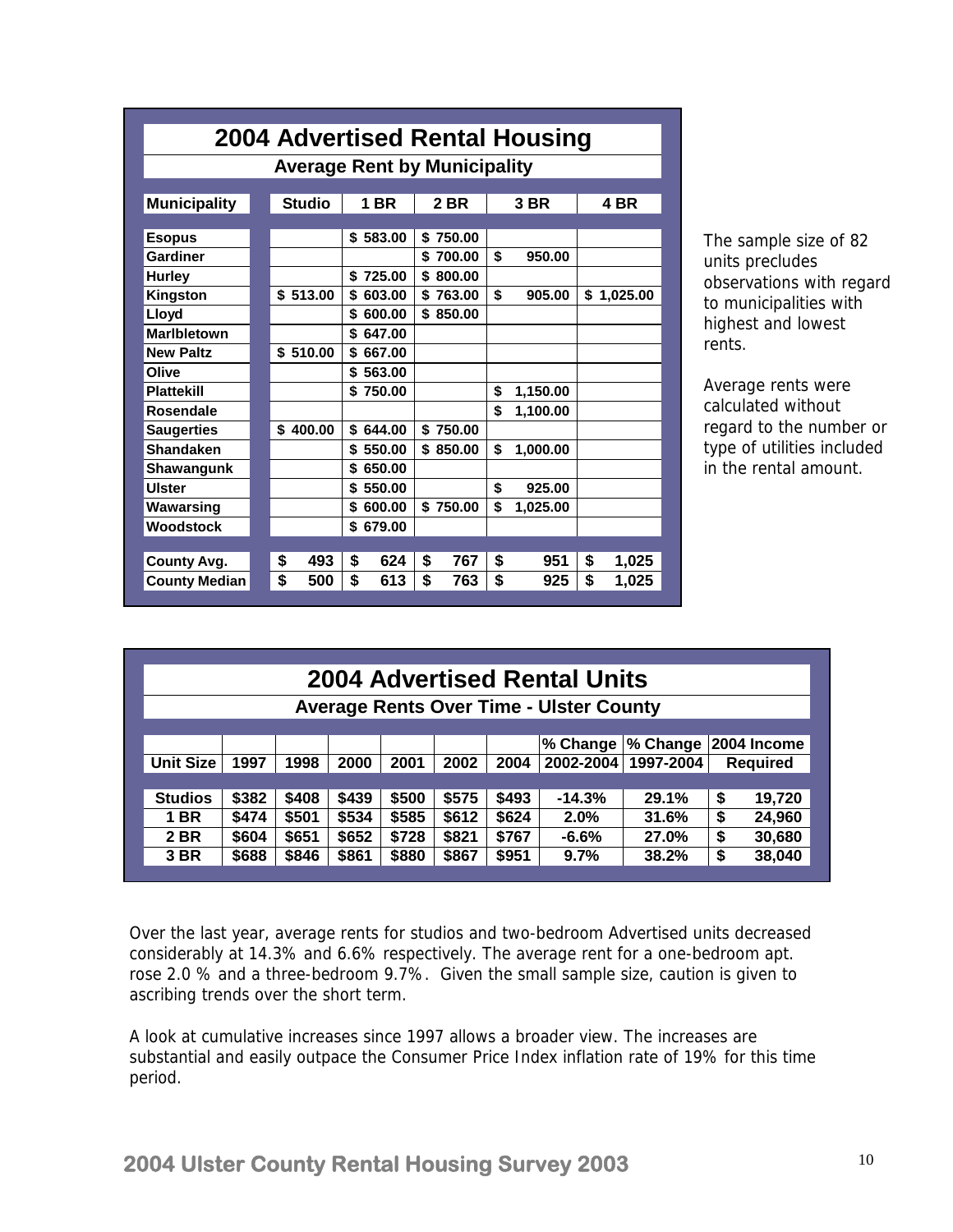# **Subsidized Units**

**Subsidized Units** are those rental units that receive the benefit from any of the various types of governmental support in the construction, purchase or rehabilitation of buildings that will house persons with income limitations.

| <b>Ulster County Subsidized Housing</b>                                                           |                                        |                                                            |                               |                                                                       |                |                 |      |                |                     |  |  |  |  |
|---------------------------------------------------------------------------------------------------|----------------------------------------|------------------------------------------------------------|-------------------------------|-----------------------------------------------------------------------|----------------|-----------------|------|----------------|---------------------|--|--|--|--|
|                                                                                                   |                                        |                                                            | by Municipality and Unit Type |                                                                       |                |                 |      |                |                     |  |  |  |  |
| <b>Apartment Name</b>                                                                             | <b>Type</b>                            | Income                                                     | <b>Studio</b>                 | 1 BR                                                                  | $2$ BR         | 3 <sub>BR</sub> | 4+   | Total          | <b>Municipality</b> |  |  |  |  |
| <b>Canal Lock Apts.</b>                                                                           | D                                      | <b>MV</b>                                                  |                               | 8                                                                     | 32             | 12              |      | 52             | <b>V/Ellenville</b> |  |  |  |  |
| <b>Ellenville Public Housing</b>                                                                  | D                                      | <b>MVL</b>                                                 |                               | 4                                                                     | 15             | 14              |      | 33             | <b>V/Ellenville</b> |  |  |  |  |
| <b>Ellenville Seniors Hsing.</b>                                                                  | $\mathbf c$                            | <b>MVL</b>                                                 |                               | 30                                                                    |                |                 |      | 30             | <b>V/Ellenville</b> |  |  |  |  |
| <b>Glusker Gardens</b>                                                                            | $\overline{c}$                         | MV                                                         |                               | 30                                                                    | $\overline{2}$ |                 |      | 32             | <b>V/Ellenville</b> |  |  |  |  |
| <b>Brigham Apartments</b>                                                                         | C                                      | $\mathbf v$                                                |                               | 38                                                                    |                | 2               |      | 40             | Kingston            |  |  |  |  |
| <b>Broadway East</b>                                                                              | N                                      | MV                                                         | 3                             | 11                                                                    | 14             | 4               |      | 32             | Kingston            |  |  |  |  |
| <b>Colonial Addition</b>                                                                          | C                                      | <b>MVL</b>                                                 | 32                            |                                                                       |                |                 |      | 32             | Kingston            |  |  |  |  |
| <b>Colonial Gardens</b>                                                                           | S<br><b>VL</b><br>10<br>60<br>28<br>98 |                                                            |                               |                                                                       |                |                 |      |                |                     |  |  |  |  |
| <b>Governor Clinton Apts.</b>                                                                     | Kingston                               |                                                            |                               |                                                                       |                |                 |      |                |                     |  |  |  |  |
| P<br>MV<br>6<br><b>Hasbrouck Avenue</b><br>1<br>1<br>4<br>Kingston                                |                                        |                                                            |                               |                                                                       |                |                 |      |                |                     |  |  |  |  |
| 3<br>$\overline{7}$<br>Hunter St.<br><b>DS</b><br>1<br><b>MV</b><br>3<br>Kingston                 |                                        |                                                            |                               |                                                                       |                |                 |      |                |                     |  |  |  |  |
| <b>DS</b><br><b>VL</b><br>42<br>29<br>24<br>20<br>16<br>131<br>Kingston<br><b>Rondout Gardens</b> |                                        |                                                            |                               |                                                                       |                |                 |      |                |                     |  |  |  |  |
| <b>DS</b><br><b>MVL</b><br>80<br>120<br>Kingston<br><b>Stuyvesant Charter Apts.</b><br>40         |                                        |                                                            |                               |                                                                       |                |                 |      |                |                     |  |  |  |  |
| <b>Stuyvesant Hotel</b>                                                                           | <b>CH</b>                              | ΜV                                                         |                               | 40                                                                    |                |                 |      | 40             | Kingston            |  |  |  |  |
| <b>Wiltwyck Gardens</b>                                                                           | $\mathbf c$                            | <b>MVL</b>                                                 | 30                            | 30                                                                    |                |                 |      | 60             | Kingston            |  |  |  |  |
| <b>Yosman Tower Apts.</b>                                                                         | $\mathbf c$                            | L                                                          | 70                            | 34                                                                    |                |                 |      | 104            | Kingston            |  |  |  |  |
| Jenny's Garden                                                                                    | $\overline{\mathbf{c}}$                | V                                                          |                               | 66                                                                    |                |                 |      | 66             | Marlborough         |  |  |  |  |
| <b>Huguenot Park Apts.</b>                                                                        | A                                      | $\mathsf{V}$                                               |                               | 24                                                                    |                |                 |      | 24             | <b>V/New Paltz</b>  |  |  |  |  |
| <b>Meadowbrook Farms I</b>                                                                        | N                                      | <b>MV</b>                                                  |                               | 36                                                                    | 64             |                 |      | 100            | <b>New Paltz</b>    |  |  |  |  |
| <b>Meadowbrook Farms II</b>                                                                       | D                                      | L                                                          |                               | 50                                                                    | 8              | 4               |      | 62             | <b>New Paltz</b>    |  |  |  |  |
| <b>Tongore Pines</b>                                                                              | $\mathbf c$                            | <b>MV</b>                                                  |                               | 19                                                                    |                |                 |      | 19             | Olive               |  |  |  |  |
| <b>Blair Road</b>                                                                                 | N                                      | $\mathsf{V}$                                               |                               |                                                                       | 9              |                 |      | 9              | Rochester           |  |  |  |  |
| <b>Park Heights</b>                                                                               | $\overline{\mathbf{c}}$                | $\overline{\mathsf{v}}$                                    |                               | 40                                                                    |                |                 |      | 40             | <b>Rosendale</b>    |  |  |  |  |
| <b>Arabio Building</b>                                                                            | N                                      | <b>MV</b>                                                  |                               |                                                                       |                | 2               |      | $\mathbf 2$    | <b>V/Saugerties</b> |  |  |  |  |
| <b>Brede Building</b>                                                                             | N                                      | <b>MV</b>                                                  |                               | 4                                                                     | 3              |                 |      | $\overline{7}$ | <b>V/Saugerties</b> |  |  |  |  |
| <b>Hickory Ridge Apts.</b>                                                                        | D                                      | <b>MV</b>                                                  |                               | 32                                                                    | 13             | 3               |      | 48             | <b>Saugerties</b>   |  |  |  |  |
| <b>Saugerties Senior Hsing.</b>                                                                   | A                                      | <b>MVL</b>                                                 | 31                            | 31                                                                    |                |                 |      | 62             | <b>V/Saugerties</b> |  |  |  |  |
| <b>The Mill</b>                                                                                   | A                                      | $\mathsf{V}$                                               | 13                            | 76                                                                    |                |                 |      | 89             | <b>V/Saugerties</b> |  |  |  |  |
| Church St.                                                                                        | D                                      | <b>MVL</b>                                                 |                               | 4                                                                     |                |                 |      | 4              | <b>Shandaken</b>    |  |  |  |  |
| <b>Friendship Manor Apts.</b>                                                                     | DH                                     | <b>MV</b>                                                  |                               | 3                                                                     | 2              | 1               |      | 6              | Shandaken           |  |  |  |  |
| Lasher Rd.                                                                                        | N                                      | <b>MVL</b>                                                 |                               |                                                                       | 4              |                 |      | 4              | Shandaken           |  |  |  |  |
| Shandaken Village Apts.                                                                           | $\overline{c}$                         | <b>MVL</b>                                                 |                               | 24                                                                    |                |                 |      | 24             | Shandaken           |  |  |  |  |
| <b>Elsie's Meadow</b>                                                                             | A                                      | ΜV                                                         |                               | 24                                                                    |                |                 |      | 24             | Shawangunk          |  |  |  |  |
| <b>Seven Greens</b>                                                                               | A                                      | L                                                          | 1                             | 111                                                                   |                |                 |      | 112            | <b>Ulster</b>       |  |  |  |  |
| <b>Woodstock Meadows</b>                                                                          | $\mathbf c$                            | <b>MV</b>                                                  |                               | 24                                                                    |                |                 |      | 24             | Woodstock           |  |  |  |  |
| Total by # Bedrms.                                                                                | 237<br>943<br>342<br>96<br>17<br>1635  |                                                            |                               |                                                                       |                |                 |      |                |                     |  |  |  |  |
| % by # Bedrms.                                                                                    |                                        |                                                            | 14.5%                         | 57.7%                                                                 | 20.9%          | 5.9%            | 1.0% |                |                     |  |  |  |  |
| <b>Type Legend</b>                                                                                |                                        |                                                            | Income Legend                 |                                                                       |                |                 |      |                |                     |  |  |  |  |
| A - All Seniors                                                                                   | N - No Target Population               |                                                            |                               | M - < 30% of Median Income                                            |                |                 |      |                |                     |  |  |  |  |
| C - All Seniors And Disabled<br>D - Some units for Disabled                                       |                                        | P - Units for Single Parents<br>S - Some units for Seniors |                               | V - Very Low Income ( < 50 % Median)<br>L - Low Income (< 80% Median) |                |                 |      |                |                     |  |  |  |  |
| H - Some units for Homeless                                                                       |                                        |                                                            |                               |                                                                       |                |                 |      |                |                     |  |  |  |  |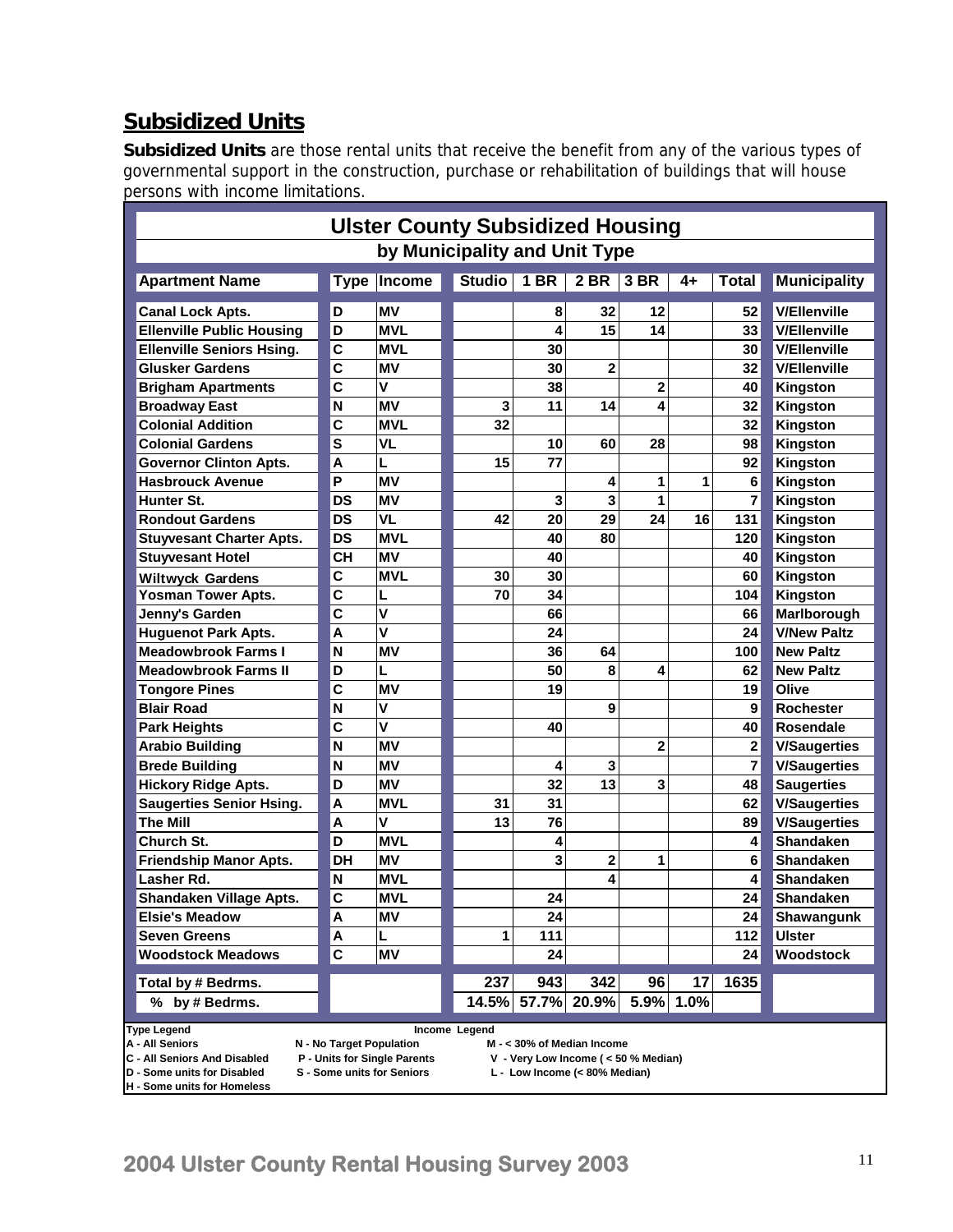Units restricted to seniors and the disabled constitute 64% of the total units, while 35% do not specify a particular population.

| <b>Subsidized Housing</b>        |               |           |      |     |      |      |                  |  |  |  |  |  |
|----------------------------------|---------------|-----------|------|-----|------|------|------------------|--|--|--|--|--|
| by Targeted Population/Unit Size |               |           |      |     |      |      |                  |  |  |  |  |  |
| <b>Target Population</b>         | <b>Studio</b> | <b>BR</b> | 2 BR | 3BR | $4+$ |      | Total % of Total |  |  |  |  |  |
| <b>Seniors Only</b>              | 98            | 403       |      |     |      | 501  | 30.6%            |  |  |  |  |  |
| <b>Disabled Only</b>             | 4             | 32        | 19   | 1   |      | 56   | 3.4%             |  |  |  |  |  |
| <b>Seniors or Disabled</b>       | 132           | 354       | າ    | 2   |      | 490  | 30.0%            |  |  |  |  |  |
| <b>Homeless</b>                  |               | 13        |      |     |      | 13   | 0.8%             |  |  |  |  |  |
| <b>Single Parents</b>            |               |           | 4    | 4   | 1    | 6    | 0.4%             |  |  |  |  |  |
| <b>Income Limited</b>            | 3             | 141       | 317  | 92  | 16   | 569  | 34.8%            |  |  |  |  |  |
| <b>Total # Units</b>             | 237           | 943       | 342  | 96  | 17   | 1635 | 100%             |  |  |  |  |  |





**Hasbrouck Apartments in Kingston - Subsidized** 

| <b>Subsidized Housing</b>                                           |                         |                               |       |  |                     |     |                              |       |  |
|---------------------------------------------------------------------|-------------------------|-------------------------------|-------|--|---------------------|-----|------------------------------|-------|--|
| <b>Compare Distribution of Units by Municipality vs. Population</b> |                         |                               |       |  |                     |     |                              |       |  |
| <b>Municipality</b>                                                 |                         | # of Units  % of Units % Pop. |       |  | <b>Municipality</b> |     | # of Units  % of Units % Pop |       |  |
| <b>Ellenville</b>                                                   | 147                     | $9.0\%$                       | 7.3%  |  | Rosendale           | 40  | 2.4%                         | 3.6%  |  |
| Kingston                                                            | 762                     | 46.6%                         | 13.2% |  | <b>Saugerties</b>   | 208 | 12.7%                        | 11.2% |  |
| Marlborough                                                         | 66                      | 4.0%                          | 4.6%  |  | <b>Shandaken</b>    | 38  | 2.3%                         | 1.8%  |  |
| <b>New Paltz</b>                                                    | 186                     | 11.4%                         | 7.2%  |  | Shawangunk          | 24  | 1.5%                         | 6.8%  |  |
| Olive                                                               | 19                      | 1.2%                          | 2.6%  |  | <b>Ulster</b>       | 112 | 6.9%                         | 7.1%  |  |
| <b>Rochester</b>                                                    | 9                       | 0.6%                          | 3.9%  |  | <b>Woodstock</b>    | 24  | 1.5%                         | 3.5%  |  |
|                                                                     |                         |                               |       |  |                     |     |                              |       |  |
|                                                                     | <b>Total 1635 Units</b> |                               |       |  |                     |     |                              |       |  |
|                                                                     |                         |                               |       |  |                     |     |                              |       |  |

47% of all subsidized units are located in the City of Kingston. 71% of all Subsidized Units are concentrated in three municipalities: Kingston, New Paltz and Saugerties. These three municipalities contain 31.6% of the population of Ulster County.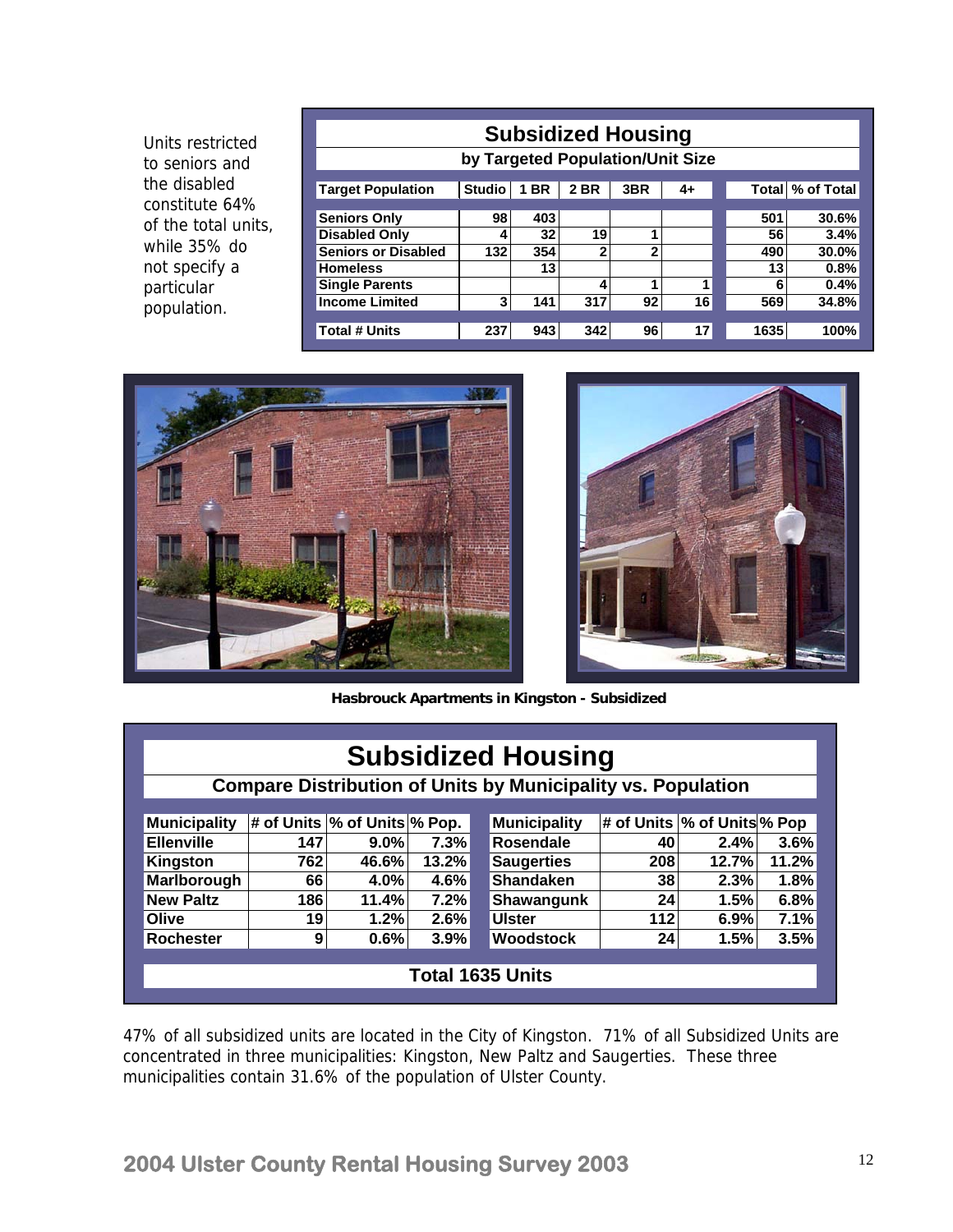| <b>Subsidized Housing</b>      |     |   |               |  |                     |                            |                 |          |  |
|--------------------------------|-----|---|---------------|--|---------------------|----------------------------|-----------------|----------|--|
| <b>Vacancy by Municipality</b> |     |   |               |  |                     |                            |                 |          |  |
| <b>Municipality</b>            |     |   |               |  | <b>Municipality</b> |                            | # Units #Vacant | % Vacant |  |
| <b>Ellenville</b>              | 115 | 0 | 0.0%          |  | Rosendale           | 40                         | 0               | $0.0\%$  |  |
| Kingston                       | 762 | 0 | $0.0\%$       |  | <b>Saugerties</b>   | 208                        |                 | $0.0\%$  |  |
| Marlborough                    | 66  | 0 | $0.0\%$       |  | <b>Shandaken</b>    | 38                         |                 | $0.0\%$  |  |
| <b>New Paltz</b>               | 186 | 0 | 0.0%          |  | Shawangunk          | 24                         |                 | $0.0\%$  |  |
| Olive                          | 19  | 0 | 0.0%          |  | <b>Ulster</b>       | 112                        |                 | $0.0\%$  |  |
| <b>Rochester</b>               | 9   | 1 | 11.1%         |  | Woodstock           | 24                         | 0               | 0.0%     |  |
| <b>1635 Total Units</b>        |     |   | 1 Vacant Unit |  |                     | < 1/10 of 1 % Vacancy Rate |                 |          |  |

The vacancy rate for Subsidized Units in Ulster County is virtually zero with 1 of 1,635 units vacant.

Waiting times vary considerably in Subsidized Housing complexes.

Of the 35 subsidized complexes, 9 have a wait of up to a year, 12 have up to a 2 year wait and eleven report a waiting time of two to three years. Two expect waiting time to be in excess of three years.

Since the publication of the 2002 Rental Survey, additions have been made to the Subsidized rental housing stock in Ulster County.

In June 2003, Glusker Gardens opened their doors for the first time. Glusker Gardens is a 32-unit seniors complex on Center St. in the Village of Ellenville. They have 30 one-bedroom units and 2 two-bedroom units.

Jenny's Garden in the Town of Marlborough, added 22 senior units to their pre-existing 44 units, bringing their total to 66 one bedroom apartments. The new units were available for occupancy in June 2004.

Chambers Senior Housing in the Town of Ulster is nearing completion with approximately 50 of its 72 units occupied. Chambers is for seniors over the age of 55 and gives preference to the frail elderly.

Birchwood Village, an 80-unit family complex located in the City of Kingston has broken ground. If all goes according to plan, Birchwood hopes to begin occupancy in October of 2005. Birchwood will have 44 two-bedroom units and 36 three-bedroom units. Eight of Birchwood's apartments will be fully ADA compliant. Veterans and single parents will get preference.